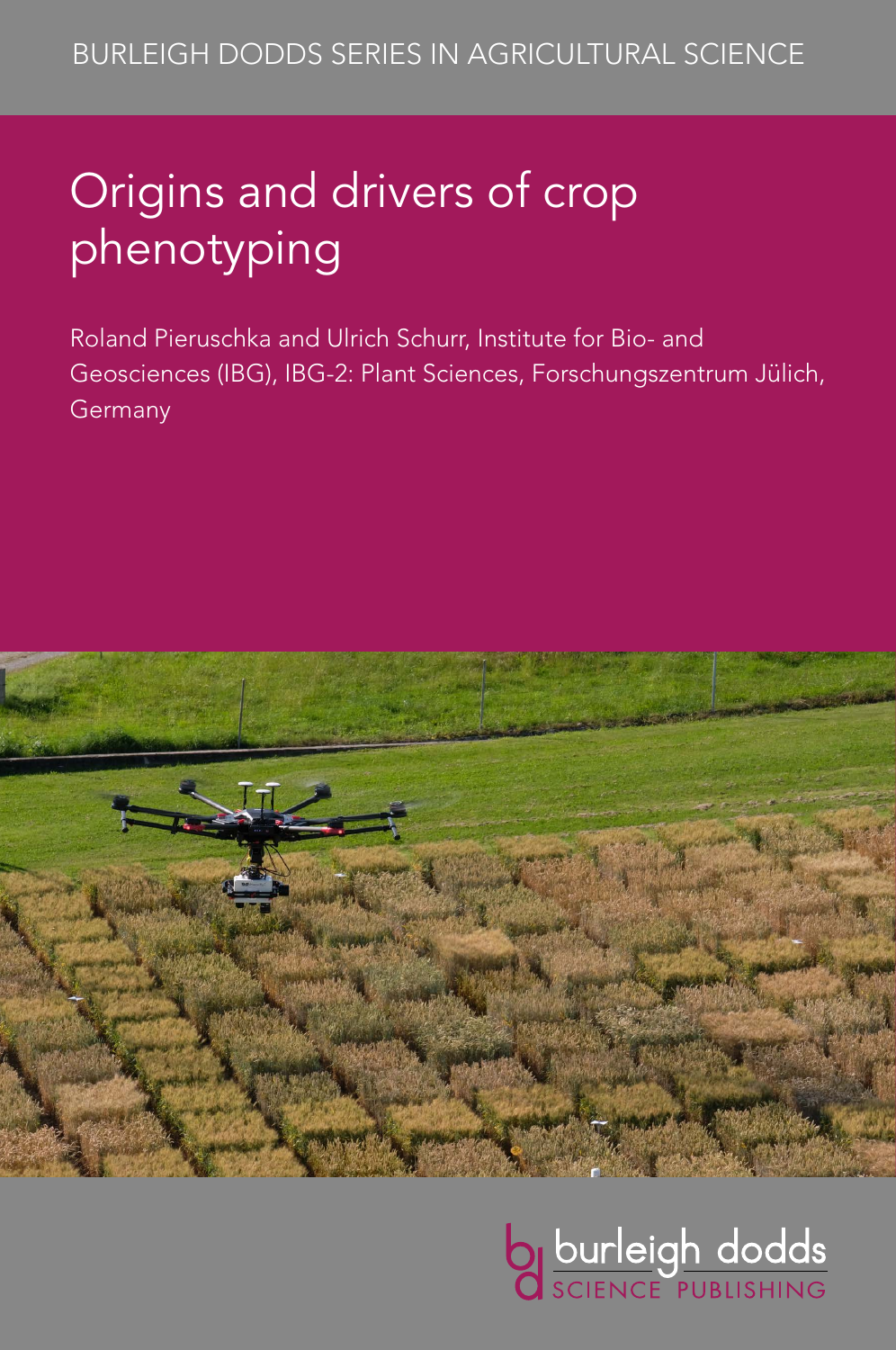# **Origins and drivers of crop phenotyping**

*Roland Pieruschka and Ulrich Schurr, Institute for Bio- and Geosciences (IBG), IBG-2: Plant Sciences, Forschungszentrum Jülich, Germany*

- <span id="page-1-1"></span>1 [Introduction](#page-1-0)
- <span id="page-1-2"></span>2 [Technological progress in plant phenotyping](#page-4-0)
- <span id="page-1-3"></span>3 [Community integration in plant phenotyping](#page-7-0)
- <span id="page-1-4"></span>4 [Plant phenotyping as a tool for enhanced and sustainable crop](#page-12-0)  [production](#page-12-0)
- <span id="page-1-5"></span>5 [Future trends](#page-17-0)
- <span id="page-1-6"></span>6 [Where to look for further information](#page-18-0)
- <span id="page-1-7"></span>7 [Acknowledgements](#page-19-0)
- <span id="page-1-8"></span>8 [References](#page-19-1)

# <span id="page-1-0"></span>**[1 Introduction](#page-1-1)**

Understanding the phenotype of plants is essential in the context of food or biomass production from crops, for efficient use of resources such as water or nutrients or in understanding plant ecological performance. All these depend on the interaction between plant genetic makeup and the prevailing environment. Understanding multidimensional plant–environment interactions has a long history in the eco-physiological sciences. The subject gained new momentum when genomics technologies became available about three decades ago. An increasing number of plant genome projects were initiated to analyse the genetic makeup of plants. Within the last few decades, about 600 genome assemblies from different plant species have been made available in public repositories ([Kersey, 2019](#page-21-0)). Crop species dominated initially but a wider range of plants, including non-domesticated species, have now been analysed. In parallel with these developments, there have been advances in technologies to modify plant genetics. Recent progress in genetic engineering –specifically CRISPR/CAS9 – provides ʻ…enormous power in this genetic tool, which affects us all. It has not only revolutionised basic science but also resulted in innovative crops and will lead to ground-breaking new medical treatments', to quote Claes Gustafsson, chair of the Nobel Committee for Chemistry. (https) ://www.nobelprize.org/prizes/chemistry/2020/press-release/).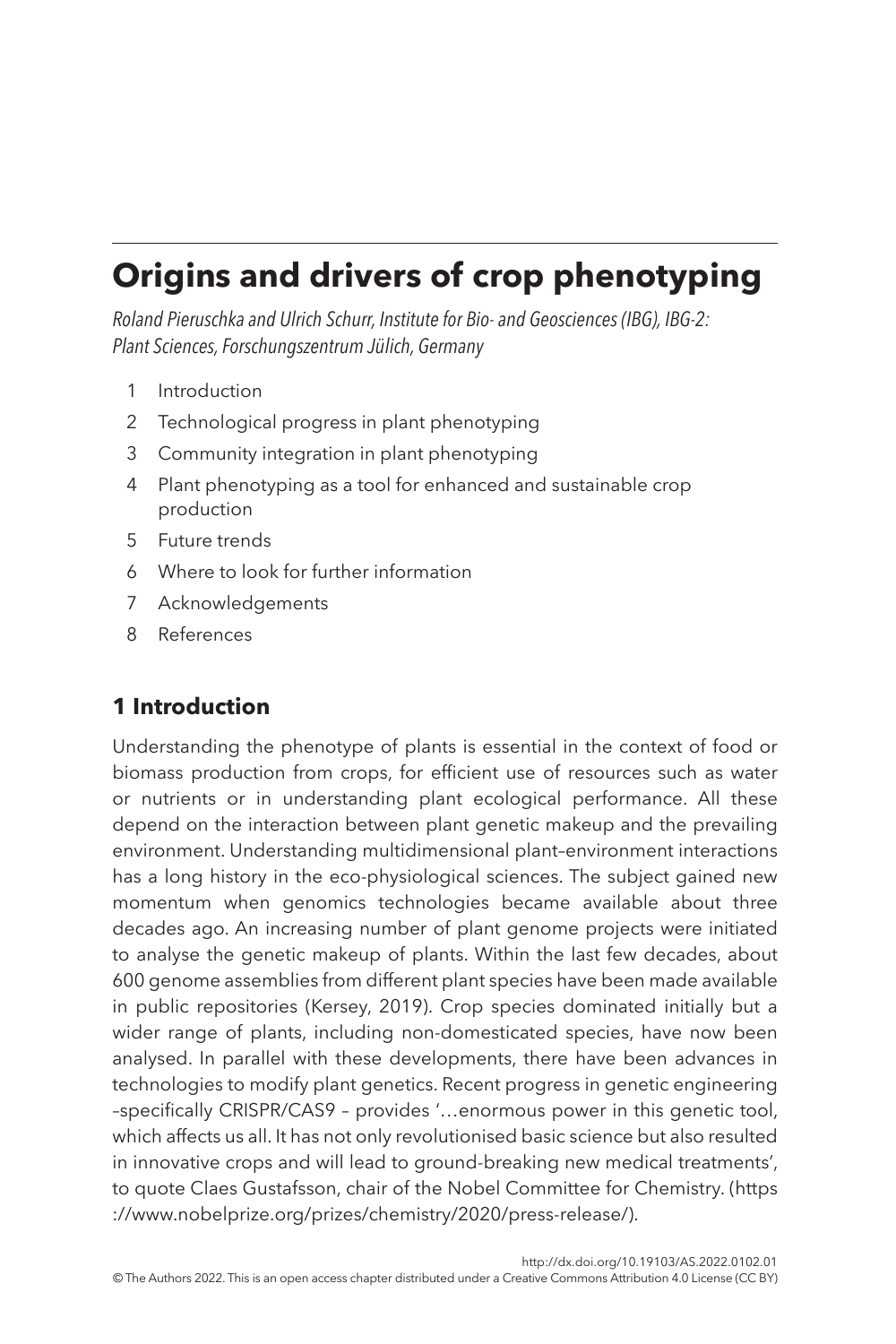<span id="page-2-0"></span>However, genetic makeup provides only one element that determines the phenotype of a plant. Genes are the toolbox with which a plant can work when the plant is exposed to challenges – especially abiotic and biotic environment – in real life. Plant phenotyping is the process of quantitatively characterising the structural and functional properties of a phenotype within a dynamic environment. It is the next step beyond genotyping towards an integrated understanding of plant–environment interactions (Fig. 1). Based on a wealth of research, in the late 1990s plant phenotyping started to integrate genomics and eco-physiological perspectives into a more holistic approach. New methods for high-throughput phenotyping were based on technologies like computers, optical sensors and automation. It is worth remembering that computers only became generally accessible in the 1990s – a fact that we often forget given their ubiquity today. High-throughput genotyping revolutionised our understanding of the genetic makeup of plants. This development then increased the need for quantitative assessment of the phenotype as a basis for understanding plant–environment interactions and for breeding applications.

The challenges posed by the complexity of plant structures and functions and their environmental plasticity continue to drive research. This research requires dynamic assessment of individual plant organs, developmental stages, entire canopies or plant processes. These components are interconnected. A change in one has an impact on the others and, in turn, the whole plant and its interactions with the environment. Continuous measurements with non-invasive technology have provided the key to connecting phenotypic dynamics, molecular properties and environmental dynamics to create models to visualise and predict these complex interrelationships and transfer them into applications such as breeding.

Phenotypic data are pivotal to understanding quantitative traits which are under polygenic control. Quantitative description of a phenotype is extremely challenging. It ranges from subcellular, cellular, tissue and organ levels up to the level of the whole organism or even the arrangement of individual plants in a stand. These different levels must be analysed in the context of dynamic



**Figure 1** Multidimensional system addressed by plant phenotyping.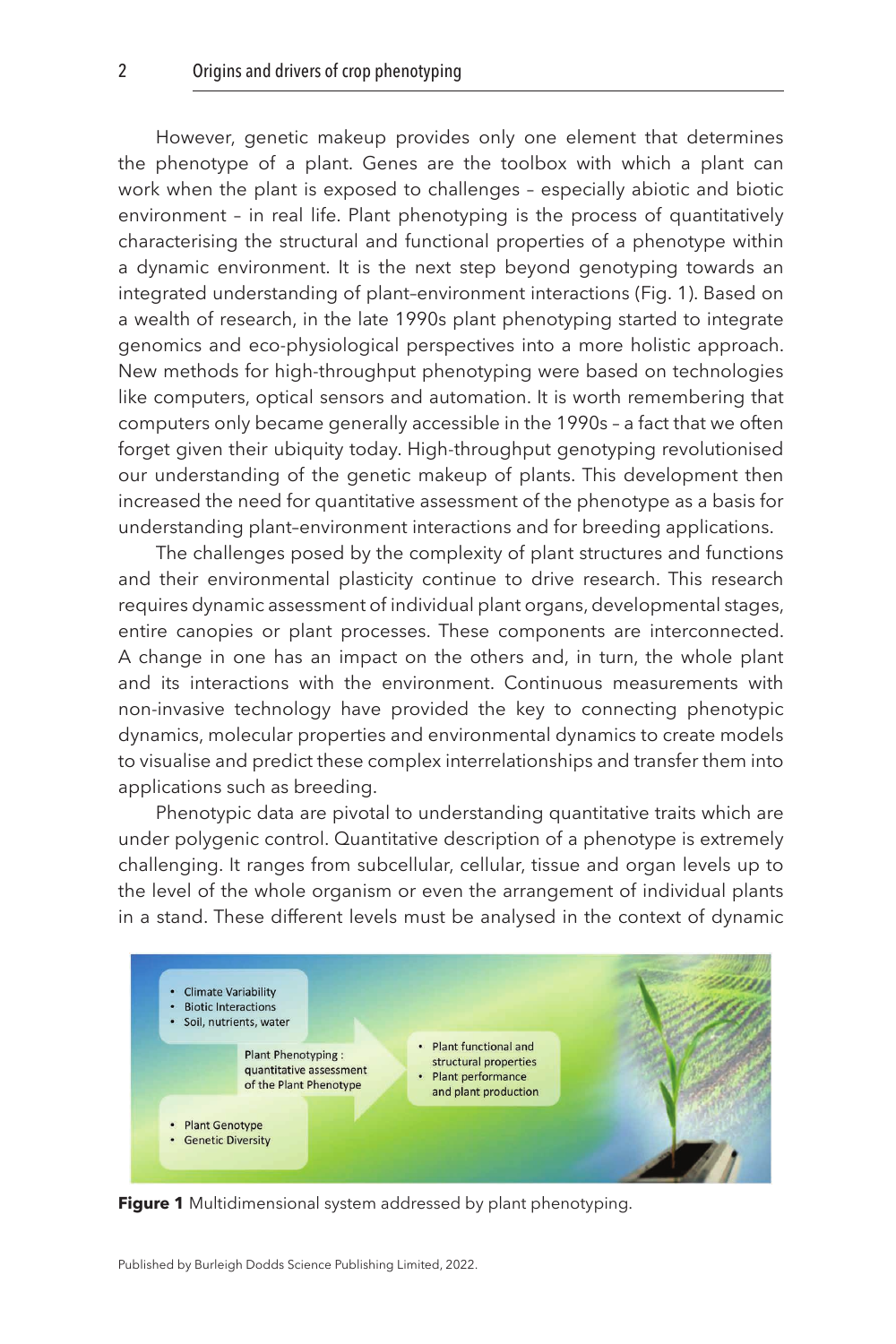environmental conditions in space and time [\(Pieruschka and Poorter, 2012](#page-23-0)). [Houle et al. \(2010\)](#page-21-1) described this relation using genotype–phenotype maps to determine the phenotypic state that organisms occupy within the overall space of possible phenotypes, taking into account phenotype response to variation in environmental conditions within a complex multidimensional system ([Fig. 1](#page-2-0)). This level of analysis requires robust and accurate measurement technologies (technology development), integration of technologies in phenotyping infrastructures and applications (phenotyping infrastructures), use of phenotyping systems in interaction with plant material which has been properly characterised in its genetic setup (genotype analysis) and with analysis of its often dynamic (bio-)chemical composition (chemical phenotype). Only by combining all these dimensions in adequate temporal and spatial domains, can a mechanistic understanding of interactions of genetics, structural, physiological and environmental processes be made. Since this is the basis for crop improvement, a concerted effort is essential to further advance the quantitative understanding of crops in a dynamic environment. This is particularly important with multiple grand challenges related to feed and food for a growing population in times of climate change ([FAO, 2017\)](#page-20-0).

Selection based on phenotypic traits has been the basis for crop improvement for thousands of years and has been fundamental for breeding from the beginning of crop domestication until genetic tools became available. Wheat is an outstanding example where phenotypic selection based on traits such as large seeds, plants with low toxicity and reduced seed dispersal was essential for adaptation of plants to crop cultivation. The success of using early, non-quantitative phenotyping was vital to the shift from hunter-gatherer to agricultural societies, and it stimulated the development of cities and modern civilisations. The increased understanding of genetics, which became available during the Green Revolution, allowed genetic improvement towards much higher-yielding varieties through the introduction of dwarfing traits with huge increases in wheat yield [\(Vergauwen and De Smet, 2017\)](#page-24-0). The development of various DNA/gene marker technologies shifted the emphasis of breeders from selection based on phenotypes to marker-assisted methods based on access to cheap sequencing methods ([Collard and Mackill, 2008](#page-20-1)). Phenotypes were linked to DNA-markers which could then be used to assess crossing material without expressing the phenotype at each step of the selection process. This has been critical to the success of modern breeding. One study has shown that, on average and across all major arable crops cultivated in Europe, quantitative phenotyping contributes approximately 74% to overall productivity growth ([Noleppa, 2016\)](#page-23-1).

Plant phenotyping has been recognised as one of the major limitations to further advances in breeding and pre-breeding ([Watt et al., 2020](#page-25-0)). Progress in phenotyping requires improved technology and access to state-of-the-art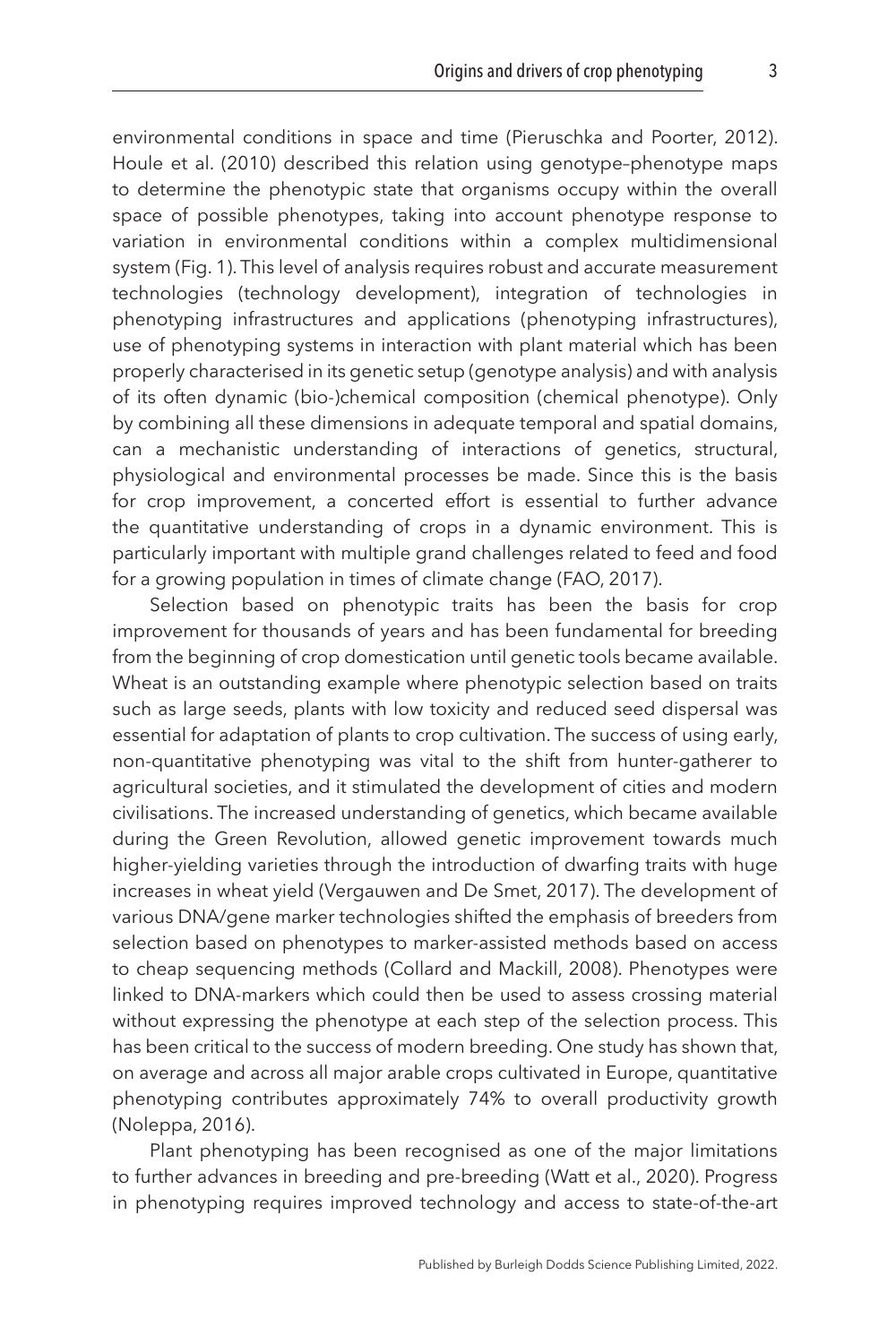methods and facilities, as well as dissemination of novel technologies to phenotype an increasing diversity of traits under controlled and field conditions above and belowground. These must be combined with integrated data management techniques to allow reuse of data.

This chapter outlines how plant phenotyping has developed over recent decades, driven by factors such as advances in optical sensors, image analysis and automation as well as multidisciplinary cooperation in establishing facilities for high throughput plant phenotyping. The chapter describes successful uses of plant phenotyping and stresses the importance of collaboration in further development, particularly to address emerging potential bottlenecks such as management of data to enable interoperability.

# <span id="page-4-0"></span>**[2 Technological progress in plant phenotyping](#page-1-2)**

The terms phenotype and genotype were first mentioned over a hundred years ago and quantitative plant phenotyping has been a central element of eco-physiological research ever since ([Johannsen, 1903](#page-21-2), [1911\)](#page-21-3). Over the past two decades, however, there has been a dramatic increase in the accuracy and speed of phenotyping with new technologies in high-throughput based on huge volumes of genetic information from next-generation sequencing. Since then, plant phenotyping has made impressive progress, developing novel sensors and imaging techniques able to quantitatively measure a wide range of traits at many spatial scales and in many different temporal dimensions. Quantitative phenotyping to understand the interaction between plants and environmental conditions is now possible, using low and high-throughput phenotyping for quantitative screening of a high number of genotypes under well-defined conditions at cellular, organ, plant and canopy levels under a variety of environmental conditions.

This progress in phenotyping can be seen in the massive increase in the number of publications addressing plant phenotyping from around 2010 ([Costa et al., 2019\)](#page-20-2). This period coincides with the development of tools for quantitative assessment of plant traits that allowed the matching of phenotypic analysis with genetic information from DNA sequencing.

Non-invasive imaging sensors and computer vision technologies have significantly improved measurement of plant traits. These were based on the rapid increase in affordable and robust imaging systems in the 1990s following the development of digital imaging sensors ([Blais, 2004\)](#page-19-2). Noninvasive technology initially focused on recording time series at the level of single organs in single (or a few) plant(s). [Schmundt et al. \(1998\)](#page-24-1) were able to demonstrate the temporal and localised character of growth in leaves of *Ricinus communis* and tobacco with growth restricted to the base of the leaf and to a few hours at the end of the night and the start of the day. The ability to obtain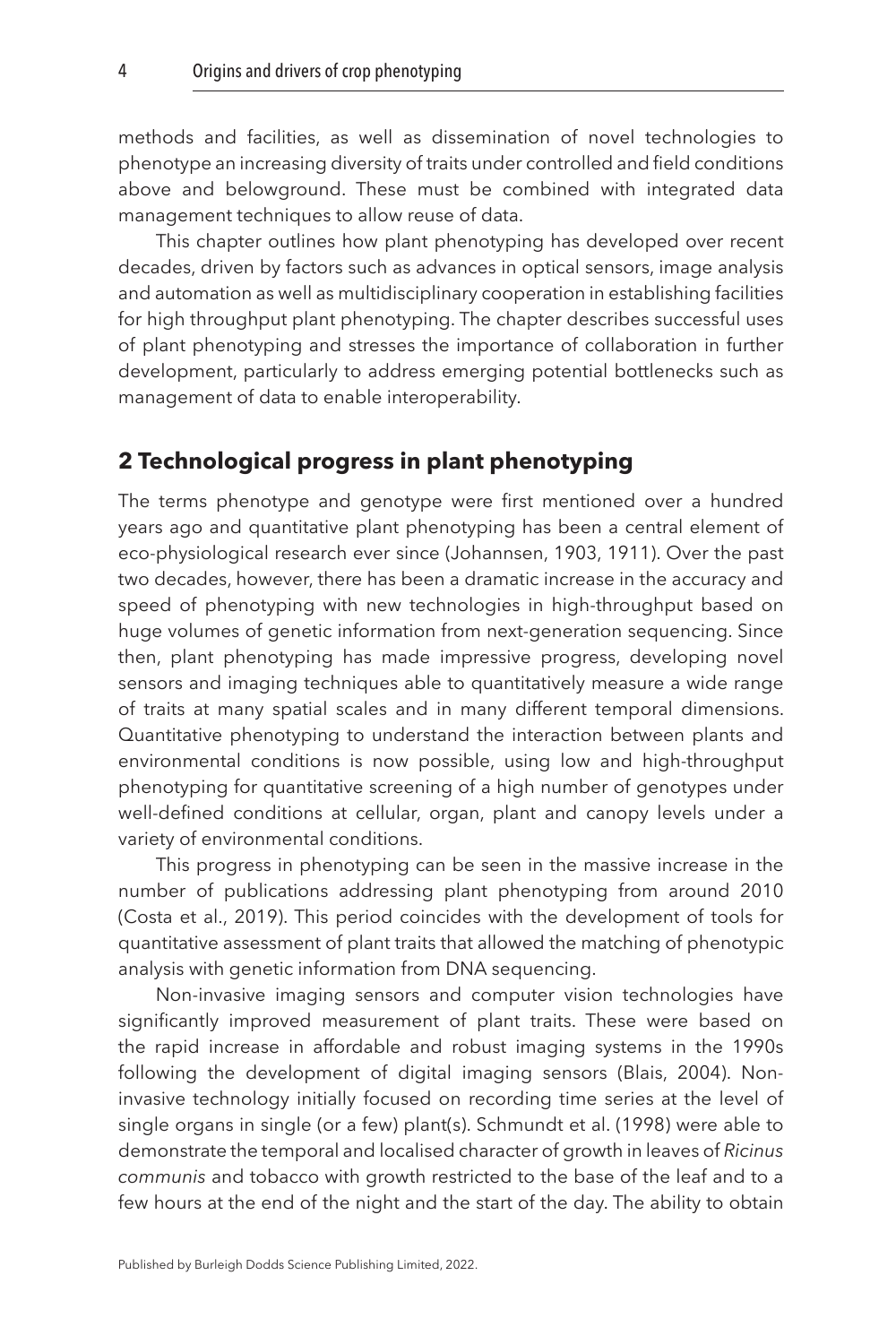high-resolution time-lapse videos, paired with development of algorithms in image analysis, represented a substantial advance in understanding growth processes. The progress was possible by linking image analysis expertise with plant physiology. Similar examples include characterisation of growth of primary roots [\(Walter et al., 2002\)](#page-24-2) and functional imaging of photosynthesis ([Genty and Meyer, 1995](#page-20-3)).

Newly developed imaging systems and the increasing number of image analysis programs led to the next step in the evolution of phenotyping. These phenotyping approaches were integrated into automated systems allowing increasingly high throughput. Automated systems first addressed phenotyping of small plants such as *Arabidopsi*s to measure growth dynamics [\(Granier](#page-21-4)  [et al., 2006](#page-21-4)) or *Arabidopsi*s and tobacco seedlings to measure growth and photosynthetic properties [\(Jansen et al., 2009](#page-21-5)). These marked an important step towards measuring genetic variability. The importance of imaging approaches in plant phenotyping can be seen in the growth in publications using the terms plant phenotyping with different types of imaging over the last decade (Fig. 2). This analysis shows that functional imaging (spectral, hyperspectral, thermal) also grew over the same decade. Merging these different imaging modes (sensor fusion) may become an important tool in the future, enabling simultaneous monitoring of the dynamics of structural and functional properties by combining measurement of 3D plant structure with spectral measurements [\(Paulus, 2019](#page-23-2)). Increased use of imaging can be expected with the development of affordable, mobile technologies providing high-quality images ([Mueller-Linow et al., 2019](#page-22-0); [Reynolds et al., 2019\)](#page-23-3).

Many of the ongoing developments in plant phenotyping are driven by developments in non-invasive sensors providing information from the entire electromagnetic spectrum. A wealth of information can be obtained from data from reflected, transmitted or emitted radiation. The magnetic resonance



**Figure 2** Number of publications using imaging technology. Web of Science (Clarivate Analytics) was used for a simple evaluation of publications within the last 10 years with search terms: phenotyping x imaging, spectral imaging, hyperspectral imaging, thermal imaging and sensor fusion.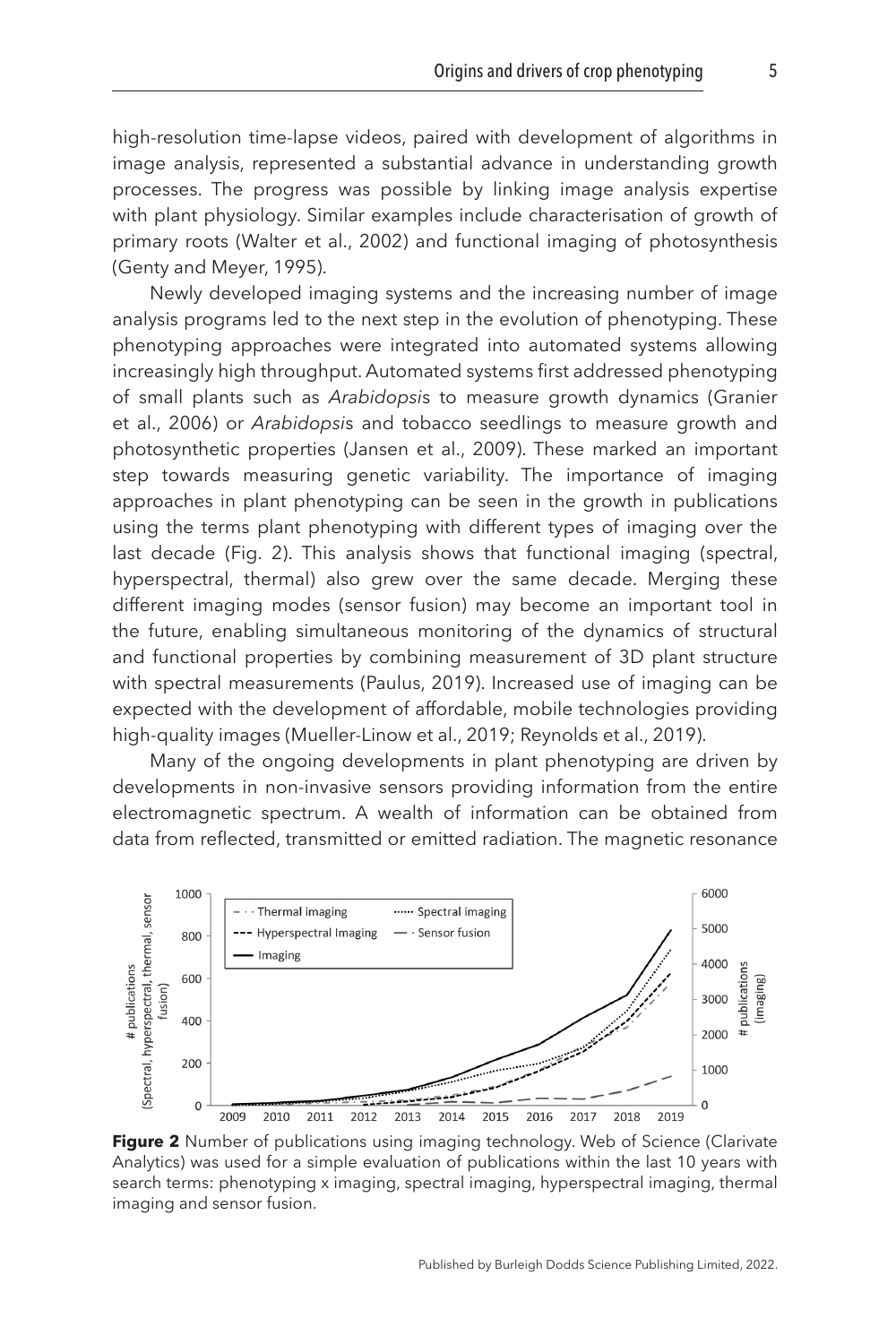properties of nuclei provide information for instance on *in situ* root properties ([Fiorani et al., 2012\)](#page-20-4). Two-dimensional or three-dimensional representations of plant features show structural properties that can be combined with functional imaging techniques in providing unique information on structuralfunctional or agronomic traits [\(Paulus, 2019](#page-23-2)). Advances in automation, robotics and computing capacity have led to advances in: i) combining experimental design with growth facilities to simulate relevant environments at a sufficient capacity to support large-scale phenotyping; ii) the integration of non-invasive technologies into standardised experimental protocols (key for best practice in phenotyping); and finally, iii) data analysis, management and storage capacities (Fiorani and Schurr, [2013](#page-20-5)).

Plant phenotyping will always require a wide range of technologies, expertise and knowledge about plant systems and the environments. In this context, the diversity of technologies and infrastructures mirrors the diversity of traits and crops. This is in strong contrast to the 'genomics world', where the unifying principle of nucleic acids provides a common focus for analysis. While analysing nucleic acids of crops in greenhouses and field conditions uses the same techniques, phenotyping in field or controlled environment conditions requires very different approaches. Therefore, plant phenotyping will always be a field of activity, which requires strong consideration of how to bring together the necessary infrastructure and expertise for the multitude of relevant traits. It is a very challenging task to understand the diversity of phenotypes in response to different environmental cues. This requires addressing a diversity of traits that change dynamically during the lifetime of a plant in a dynamic environment. To decipher this interaction, we need to interpret various structural and functional traits, spectral ranges, the development of various organs, etc. The number of outcomes (phenotypes) from the potential combinations of genotype, environment and phenotype is enormous. It is essential to identify the relevant traits, environmental scenarios and technologies that advance our understanding, improve our models and provide data that are reusable.

The approach needs to be complemented by the optimisation of the costs of plant phenotyping tools and facilities. Low-cost phenotyping will mostly be limited to a few common traits that can be measured with affordable, often manual tools. In contrast, high quality and high throughput analyses of functional and structural traits require higher initial investment costs for instance in sensors, vehicles and automation technologies, but may deliver more robust, higher quality and relevant results with lower operational costs over the long term ([Reynolds](#page-23-3)  [et al., 2019](#page-23-3)). Complex phenotyping also requires investment in expertise and software. Image analysis instruments, e.g. need to be tailored to their experimental setting to address specific phenotyping problems which differ according to crop, environment and genotype. One software solution often cannot be transferred from one crop or treatment to another. This means that acquiring images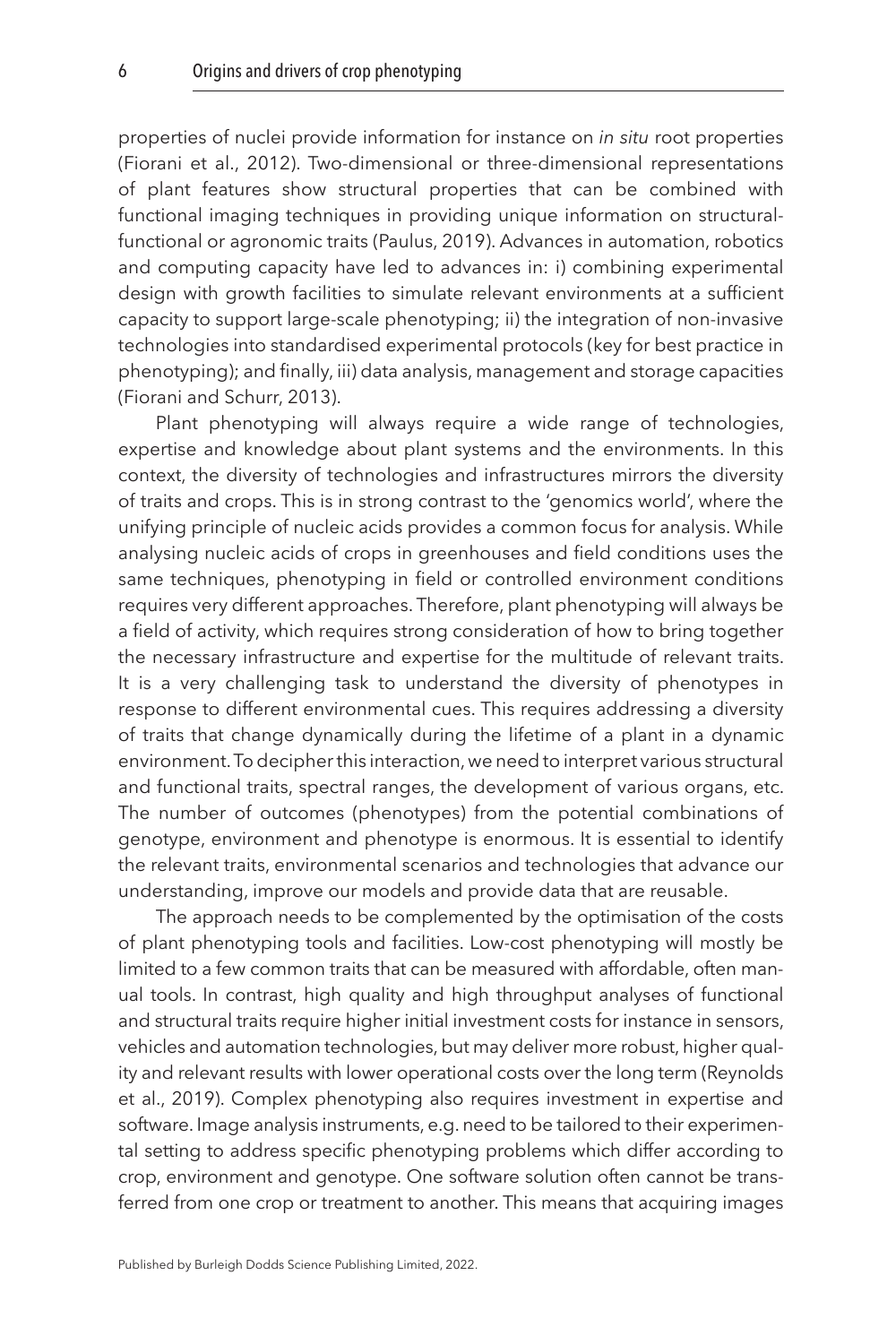is often easier (and less costly) than quantitative analysis of images, with the latter becoming a potential bottleneck [\(Choudhury et al., 2019](#page-20-6); [Minervini et al., 2015](#page-22-1)). The use of artificial intelligence in image analysis problems may help to address this challenge. Machine learning approaches have emerged as a tool to analyse and find patterns in large amounts of data in plant phenotyping [\(Singh et al.,](#page-24-3) [2018\)](#page-24-3). Machine learning techniques may play a prominent role in the future of image-based phenotyping in, e.g. detection of biotic and abiotic stress [\(Ubbens](#page-24-4) [and Stavness, 2017](#page-24-4)). These approaches, however, require choices about target features to be extracted. They depend on the availability of high-quality reference data sets to provide the learning algorithm with the optimal description of the data and problem in question ([Pound et al., 2017\)](#page-23-4). Variability in methods may also create standardisation problems.

Despite substantial progress, plant phenotyping still faces challenges which are inherent in the complexity and diversity of plants and traits and the nearly countless environmental scenarios that need to be quantified. There is an increasing range of technologies available with the potential to address these challenges but it still require significant development in software solutions and data analysis.

While analysing gene sequences require essentially one basic approach across all plants or living organisms, with advances in one area potentially benefitting all others, the gap between phenotyping and genotyping may remain large. Pooling of infrastructures and expertise is essential for plant phenotyping to increase efficiency. This requires utilising synergies by pooling investment in new facilities, sharing specialised technology, software solutions and knowledge on physiology. This also includes the development of technological and scientific expertise in conjunction with best phenotyping practices to benefit knowledge and technology transfer ([Fig. 3](#page-8-0)).

The development of common standards to enable interoperability will reduce costs and help close the gap between phenotype and genotype. Interoperability of data and model development will become integral elements in designing phenotyping experiments to address knowledge gaps. These considerations show the importance of the phenotyping community organising broad networks to integrate knowledge and facilities. The challenges of quantifying the diversity of relevant plant phenotypes cannot be addressed in a single research institution or country. Open collaborative approaches between plant phenotyping centres are key to address gaps in plant research and translation of this knowledge into applications.

# <span id="page-7-0"></span>**[3 Community integration in plant phenotyping](#page-1-3)**

The first phenotyping centres started to emerge in the early 2000s. From the beginning, these centres needed to build on strong multidisciplinary expertise.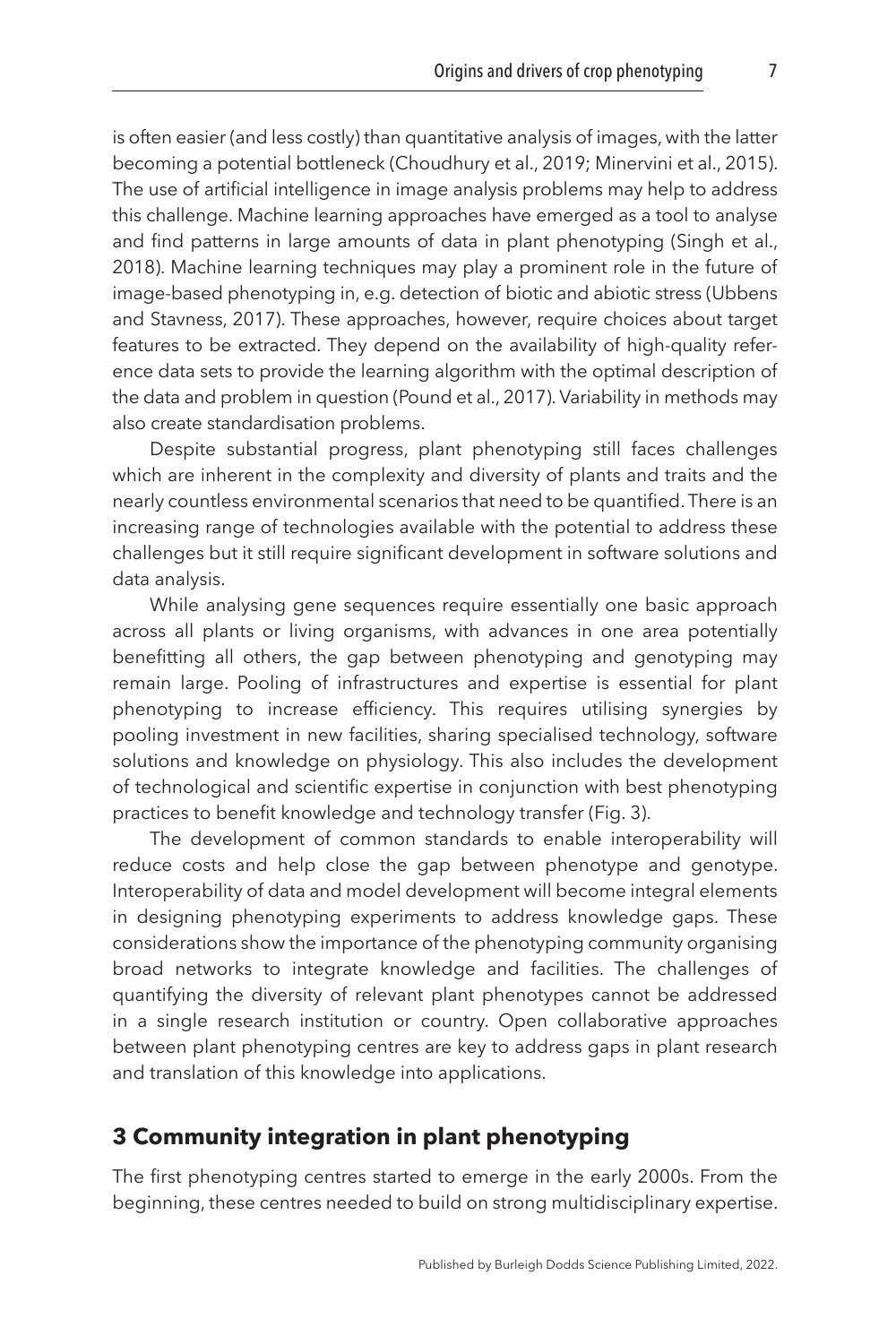<span id="page-8-0"></span>

**Figure 3** Community integration to foster synergies, innovation and access (modified from EMPHASIS: (https://emphasis.plant-phenotyping.eu/).

These included integration of (novel) sensors, establishing facilities simulating relevant environmental conditions (often in contrast to constant conditions used in in many experimental facilities) and specialised platforms for deep and high-throughput phenotyping under controlled and field conditions. The resulting research had to link genetic, biochemical and phenotypic data. Challenges remain in the need to address different plants and a diversity of environmental conditions. It is particularly challenging to balance a high level of flexibility with harmonisation of experimental procedures and data management to allow reusability of data. This is another important role of centres with high phenotyping expertise. They often form important nuclei for knowledge and technology transfer. This task cannot be addressed by a single research group or organisations and requires community integration across different levels (Fig. 3). This integration has been achieved in several countries from the early 2000s with the establishment of national infrastructures to integrate the expertise of different institutions. These national infrastructures pool both technology and expertise to address the needs of users from both academia and industry. An important aspect is the support by funders and policymakers to optimise research investment, reduce duplication and enable sustainable operation of the phenotyping infrastructure within a country.

One of the first national infrastructures established in 2009 was the Australian Plant Phenomics Facility (APPF, https://www.plantphenomics.org.au/).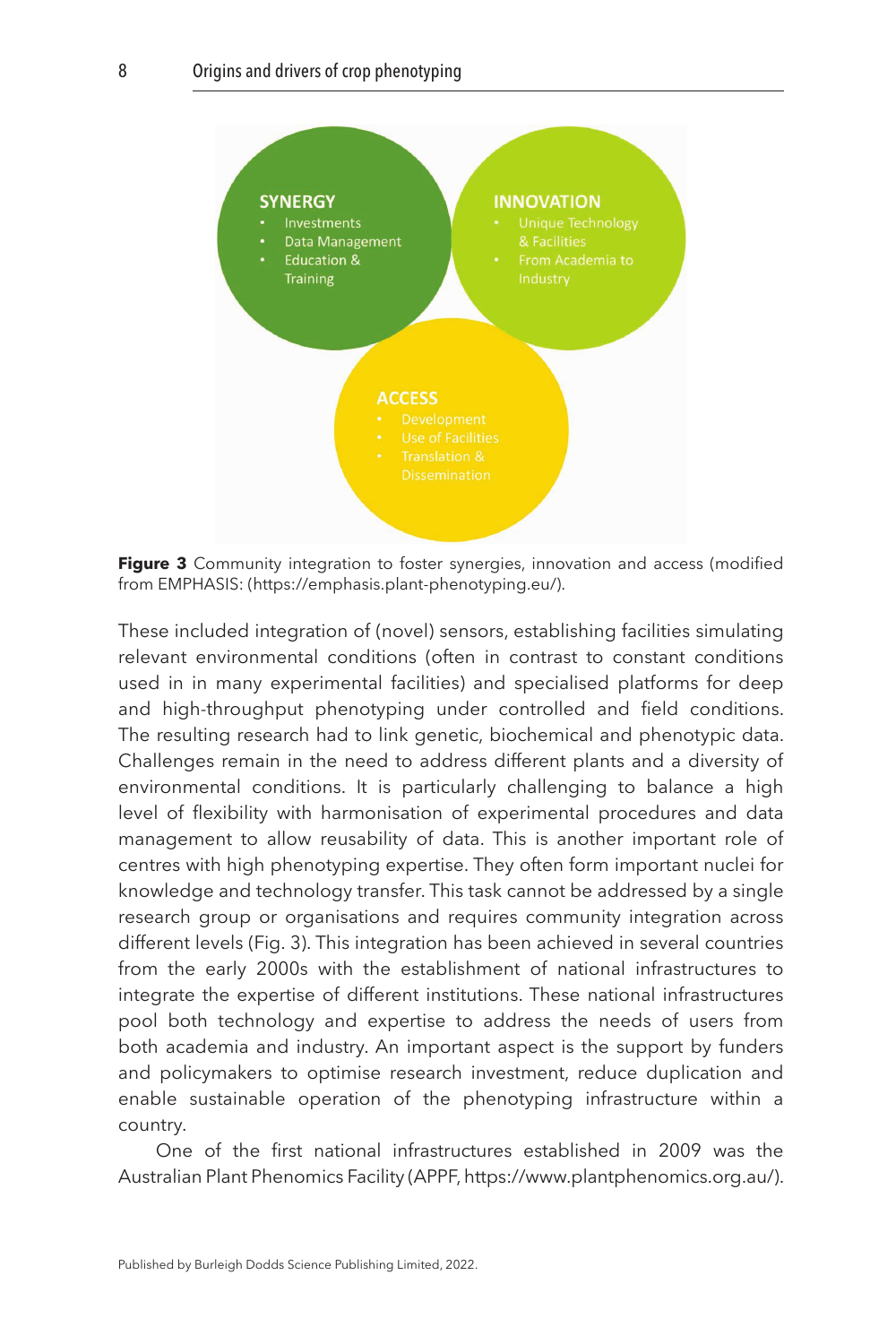This combined The Plant Accelerator in Adelaide as the first automated highthroughput phenotyping system, the High Resolution Plant Phenomics Centre (HRPPC) at Commonwealth Scientific and Industrial Research Organisation (CSIRO, Australia) which combined expertise in plant science and engineering to develop and build phenotyping technologies and, finally, the Australian National University (ANU) with expertise in phenomics, bioinformatics, hardware and software development and data visualisation. The German Plant Phenotyping Network (DPPN, https://dppn.plant-phenotyping-network.de/ind ex.php?index=6) started in 2012 with three complementary sites to combine infrastructure and methods, using a range of technology platforms to address different plant phenotyping approaches. PHENOME (France, https://www.phe nome-emphasis.fr/phenome\_eng/) was established in 2013 as a federated network of phenotyping platforms at five different sites in France. Since then, many countries have initiated building of a national plant phenotyping infrastructure to integrate national research. [Table 1](#page-10-0) lists national and regional plant phenotyping initiatives. The challenge is to integrate the activities across borders.

In Europe, in parallel with the establishment of national centres, discussions were initiated about developing cooperation between centres. The process of integration was facilitated by the EC-funded projects EPPN (2012-2015) and EPPN2020 (2017-2021), which developed best phenotyping practice and enabled excellence-driven access to phenotyping facilities under controlled environmental conditions [\(EC, 2016](#page-20-7)). These projects provided 200 opportunities for access to enable experiments, resulting in over 80 publications (https:// eppn2020.plant-phenotyping.eu/EPPN\_Publiations). Most users were from academic institutions addressing a wide range of scientific questions. Facilities providing access within EPPN2020 also have a strong interaction with industry. On average, about 30% of the experiments within the plant phenotyping facilities include industry partners – in most cases based on bilateral agreements (EPPN2020, personal communication). Since projects such as EPPN or EPPN2020 usually have a limited duration, and national infrastructure efforts are usually limited to a certain country or region, it is important to develop ways to allow longterm and sustainable development of a regional infrastructure. The European Strategy Forum for Research Infrastructures (ESFRI) is a Europe-wide instrument to improve scientific integration across Europe (and beyond), to strengthen its international outreach and enable long-term sustainable operation across borders [\(ESFRI, 2017\)](#page-20-8). The integration of plant phenotyping within Europe has been developed within the framework of European Infrastructure for Multi-scale Plant Phenotyping and Simulation (EMPHASIS), added to the ESFRI Roadmap in 2016 and expected to become operational during 2022 or 2023 [\(ESFRI, 2016](#page-20-9)). The main objectives of EMPHASIS (see [Fig. 4](#page-11-0)) are to: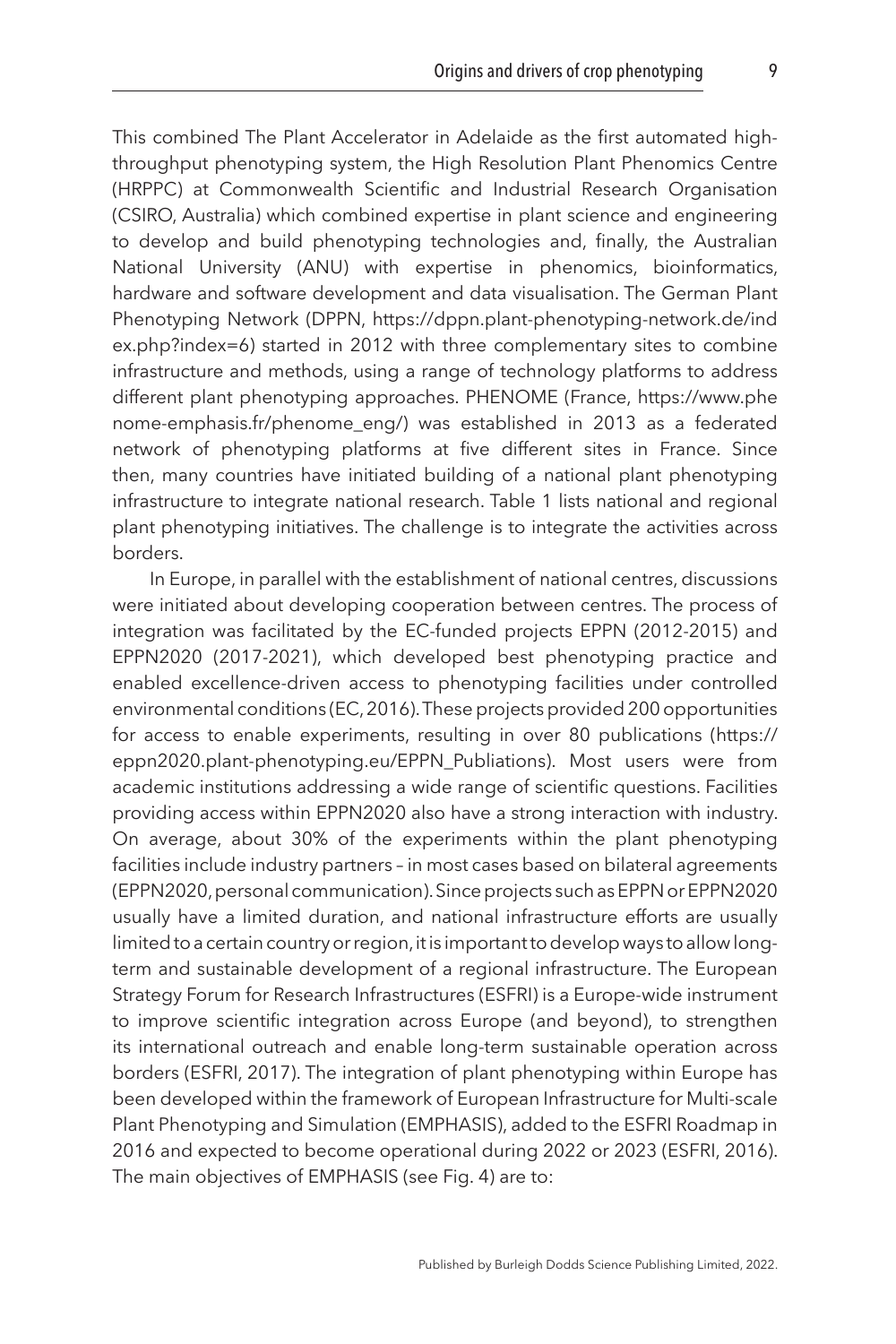- <span id="page-10-0"></span>• develop an infrastructure to coordinate and enable access to facilities and services across borders, make investments in new infrastructure more efficient;
- link data acquisition to a pan-European information system and modelling by developing best phenotyping practice; and
- develop, evaluate and disseminate knowledge and technology to support the commercial sector as well as provide new technological solutions both for phenotyping and related disciplines such as precision agriculture.

| National networks/Initiatives:                              |                                                             |
|-------------------------------------------------------------|-------------------------------------------------------------|
| <b>APPF: Australian Plant</b><br>Phenotyping Facility       | http://www.plantphenomics.org.au/                           |
| <b>APPN: Austrian Plant</b><br>Phenotyping Network          | http://www.appn.at/                                         |
| BePPN: Belgian Plant<br>Phenotyping Network                 |                                                             |
| CPPN: China Plant Phenotyping<br>Network                    |                                                             |
| CzPPN: Czech Plant<br>Phenotyping Network                   | http://www.czppn.cz/                                        |
| DPPN: German Plant<br>Phenotyping Network                   | http://www.dppn.de/                                         |
| NaPPI: Finland National Plant<br>Phenotyping Infrastructure | http://blogs.helsinki.fi/nappi-blog/about/                  |
| Phen-Italy: Italian Plant<br>Phenotyping Network            | http://www.phen-italy.it/                                   |
| PHENOME-EMPHASIS                                            | https://www.phenome-emphasis.fr/                            |
| Phenom-UK                                                   | https://www.phenomuk.net/                                   |
| Regional networks / Initiatives:                            |                                                             |
| <b>EMPHASIS</b>                                             | https://emphasis.plant-phenotyping.eu/                      |
| EPPN: European Plant<br>Phenotyping Network                 | https://www.plant-phenotyping-network.eu/                   |
| EPPN2020: European Plant<br>Phenotyping Network 2020        | https://eppn2020.plant-phenotyping.eu/                      |
| LatPPN: Latin American Plant<br>Phenotyping Network         | (Camargo and Lobos, 2016)                                   |
| NaPPNord American Plant<br>Phenotyping Network              | https://nappn.plant-phenotyping.org/ (Carroll et al., 2019) |
| Nordplant                                                   | https://www.nordplant.org/                                  |
| Global networks / Initiatives:                              |                                                             |
| <b>IPPN: International Plant</b><br>Phenotyping network     | https://www.plant-phenotyping.org/                          |

#### **Table 1** Plant phenotyping networks/Initiatives

Published by Burleigh Dodds Science Publishing Limited, 2022.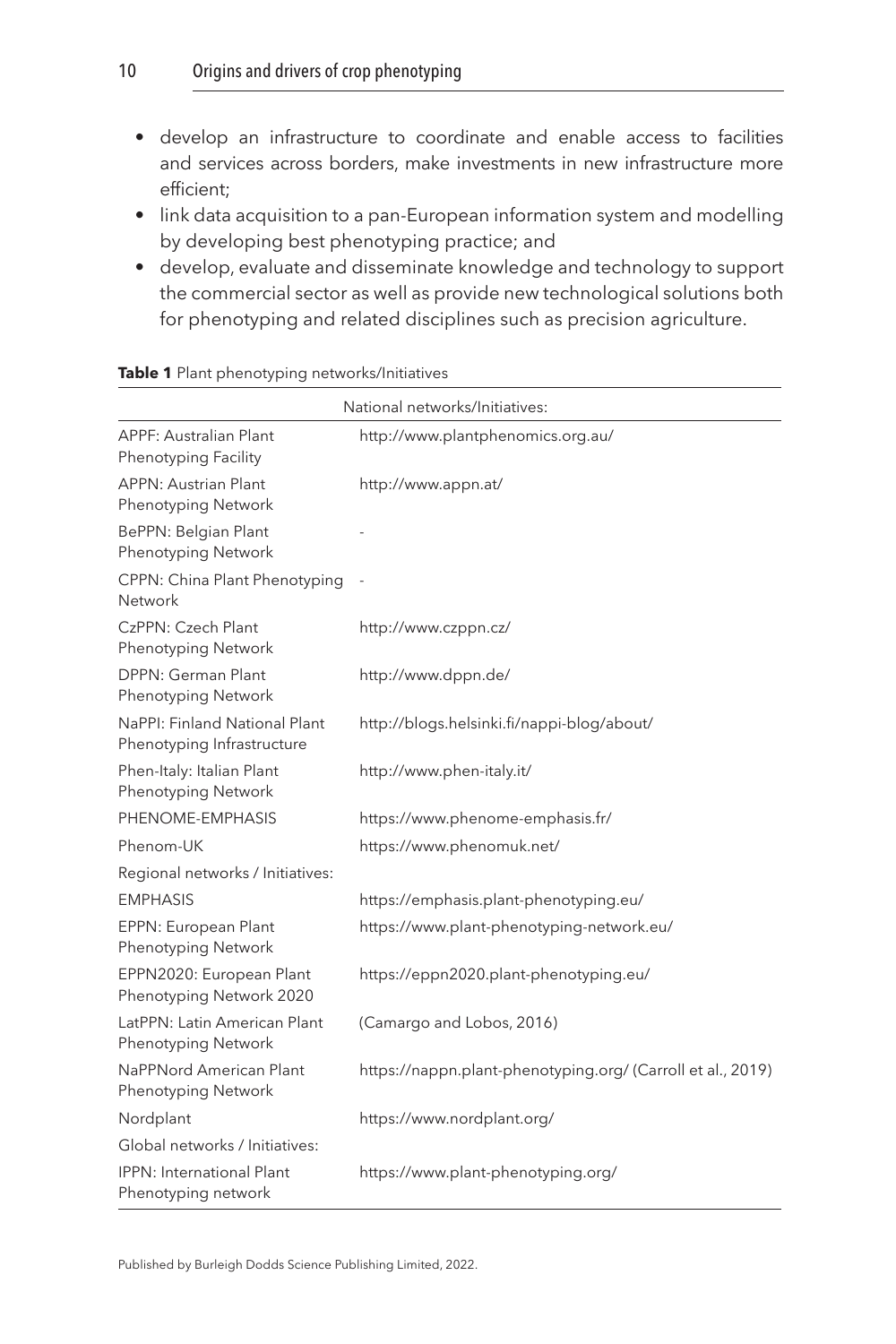<span id="page-11-0"></span>

Figure 4 Integration of distributed plant phenotyping research infrastructure (Example from EMPHASIS, modified from: https://emphasis.plant-phenotyping.eu/).

EMPHASIS has a strong European focus. However, cooperation beyond Europe is important and an integral part of the ESFRI internationalisation strategy (see RI-VIS project: https://ri-vis.eu).

There is also a strong need for development of phenotyping networks outside Europe. Latin American Plant Phenomics Network (LatPPN), e.g. focuses on Latin America and the Caribbean countries covering a wider range of climatic conditions and potentially any crop [\(Camargo and Lobos,](#page-19-3) [2016](#page-19-3)). Another example is the North American Plant Phenotyping Network (NaPPN) to promote collaboration between groups in North America to support agricultural and other sciences ([Carroll et al., 2019](#page-19-4)). National and international networks are listed in [Table 1](#page-10-0). With the increasing number of national and continental networks, there is an opportunity to integrate at a global scale. This role is taken by the International Plant Phenotyping network (IPPN). The IPPN has the goal of linking different regional networks and providing a communication and exchange platform. The IPPN includes academic members from phenotyping centres across the globe as well as key companies involved in phenotyping. The network addresses different topics with dedicated working groups organising workshops, round table discussions, training, etc. A key initiative is the organisation of the International Plant Phenotyping Symposia, starting in 2009 and bringing the global plant phenotyping community together to exchange information and ideas. The symposia are often complemented by publication of the latest research in dedicated special issues in different journals [\(Pieruschka and Lawson, 2015](#page-23-5); Pommier et al., [2020](#page-23-6); [Reynolds and Schurr, 2019\)](#page-24-5). Working groups develop integrated views on particular areas of research and support the exchange between experts and users of plants phenotyping.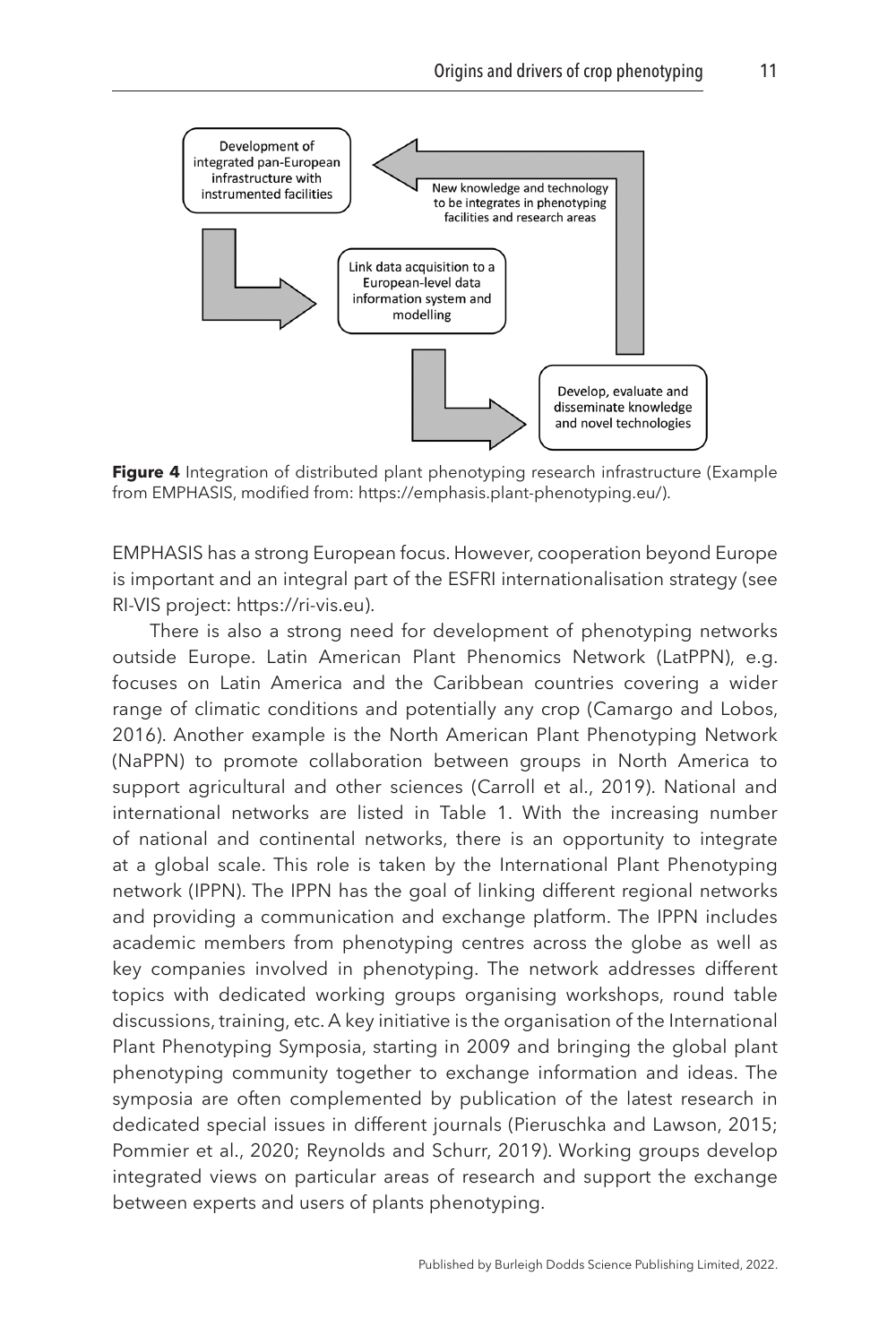### <span id="page-12-0"></span>**[4 Plant phenotyping as a tool for enhanced and](#page-1-4)  [sustainable crop production](#page-1-4)**

Sustainable intensification of crop production is a major challenge to ensure the amount and quality of plant biomass needed for human nutrition and other uses. There is an urgent need to design new varieties which are high yielding and adapted to contrasting environmental conditions, including those associated with climate change, which makes efficient use of resources and are compatible with new agricultural management systems. We highlight three research areas that have substantial potential in advancing the development and application of phenotyping solutions and play a key role in advancing plant breeding:

- utilisation of genetic resources;
- phenotyping of roots; and
- phenotyping under field conditions.

In each of those areas, we summarise the benefits plant phenotyping is delivering and discuss potential future developments.

#### *4.1 Phenotyping to support utilisation of genetic resources*

Genetic resources for food and agriculture are the raw materials on which the world relies to improve the productivity and quality of crops. The conservation and sustainable use of genetic resources for food and agriculture is therefore at the centre of food security and nutrition. Modern, high-yielding agricultural crop varieties have resulted in reduced genetic diversity, including the potential of crop adaptation to future environmental conditions compared to natural populations [\(Jump et al., 2009](#page-21-6)). Utilisation of genetic resources in gene banks with future value is essential in preserving the evolutionary potential of crops. There are about 7.4 million accessions locked in storage rooms in more than 1750 gene banks worldwide [\(FAO, 2010](#page-20-10)). These resources are substantially underutilised because of a lack of access to information. In particular, lack of phenotyping data about accessions is an important limiting factor in the use of genetic resources for crop improvement and basic research.

An essential step towards the utilisation of plant genetic resources is the informed selection of the most promising genetic resource. Passport records of accessions usually include provenance, genotypic data and phenotypic observations if available. Quantitative phenotyping during successive rounds of seed multiplication is rarely performed because of limited resources and capabilities. However, it may contribute substantially to complementing passport data with a relevant description of trait, which would improve the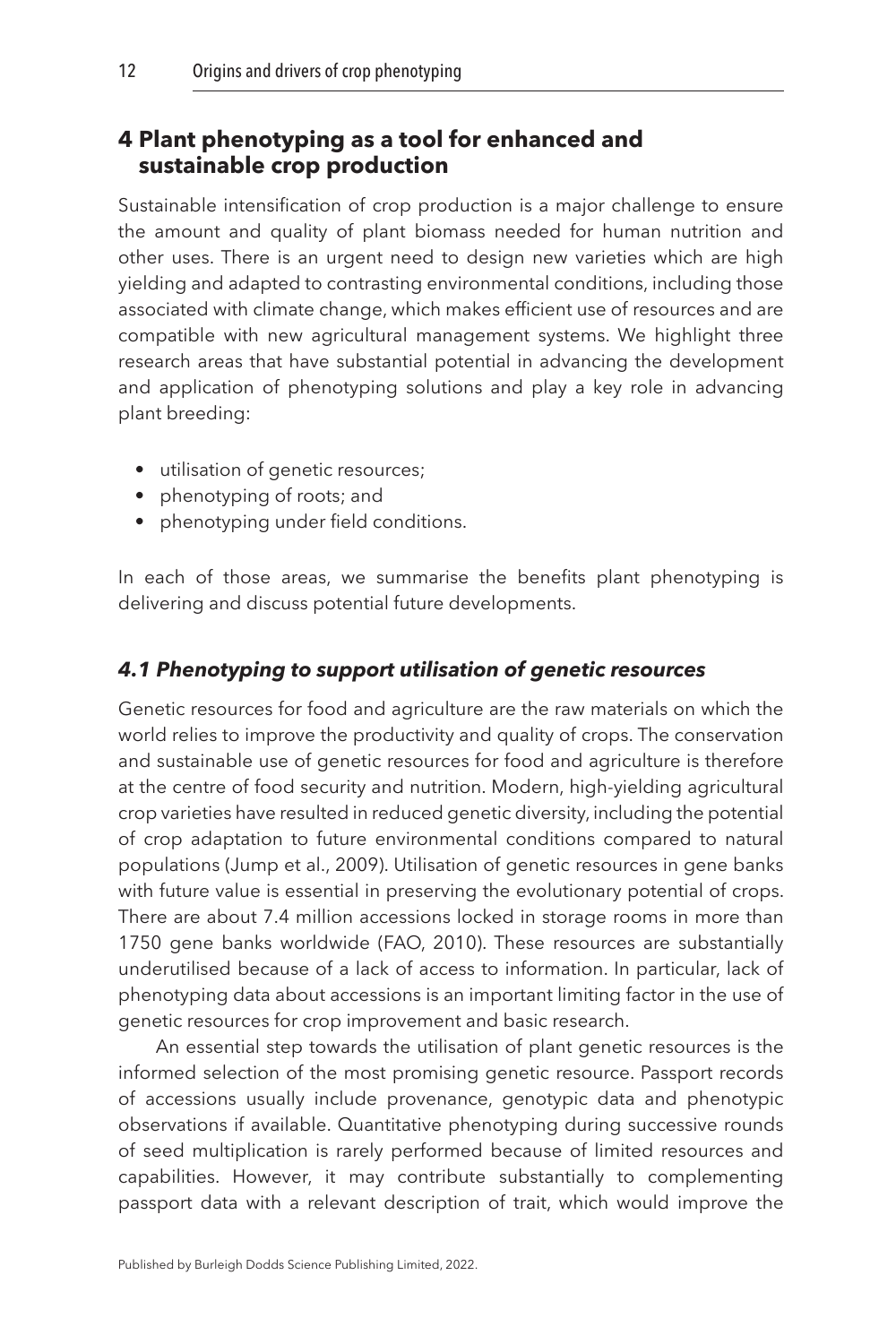development of core populations and consequently the translation of novel traits (genes, alleles) into pre-breeding and breeding programmes [\(Mascher](#page-22-2) [et al., 2019;](#page-22-2) [Rebetzke et al., 2019\)](#page-23-7).

New, more affordable techniques for single seed phenotyping will facilitate description of relevant traits of accessions, which would make the translation of novel traits into pre-breeding and breeding programmes more effective. Single seed phenotyping is often based on image analysis of 2D shape parameters such as seed length, width and surface area, which can be recorded using high throughput methods and used for quantitative trait locus (QTL) analysis as demonstrated with rice ([Tanabata et al., 2012](#page-24-6)). Assessing seed properties using 3D techniques such as stereoscopic imaging is more challenging, especially for small seeds, but provides useful additional information [\(Roussel et al., 2016](#page-24-7)). Seed imaging connected to a robotised platform including weighing of seeds provides a useful tool to measure a number of traits [\(Jahnke et al., 2016](#page-21-7)). This may then be linked to an X-ray CT scanner to investigate the internal structure of seeds ([Gargiulo et al., 2019\)](#page-20-11). Irregularly shaped seeds with rough surfaces are difficult to assess accurately with image-based tools, though seed volume can be measured acoustically ([Sydoruk et al., 2020](#page-24-8)).

To complement seed phenotyping, high throughput phenotyping of plants during regeneration cycles may provide useful additional information on traits to add to accession passport data. Low-cost solutions based on smartphone applications are widely available with increasing resolution and processing capabilities. The Plant Screen Mobile, e.g. provides a portfolio of segmentation options that allows simple geometric calibration to extract traits such as projected leaf area and shape parameters [\(Mueller-Linow et al., 2019\)](#page-22-0). Those data can be used as a proxy for leaf area, biomass or growth when recorded over time and, when combined with environmental data, they provide a flexible and easy tool in providing quantitative phenotypic data [\(Jun and Park, 2017\)](#page-21-8).

There is therefore a range of increasingly affordable technologies that can be used in gene bank pipelines to characterise single seeds and plant traits during regeneration cycles. Those approaches have the potential to substantially enhance the utilisation of genetic resources and make translation of novel traits into pre-breeding or breeding programmes more effective. Collaboration between gene bank curators and technology developers is important to identify the relevant steps in preservation and utilisation of genetic resources.

#### *4.2 Exploring the hidden part of the plant: root phenotyping*

Quantitative assessment of root structural and functional properties relates directly to properties such as water and nutrient use efficiency which are key to plant productivity. While changes in shoot properties have been extensively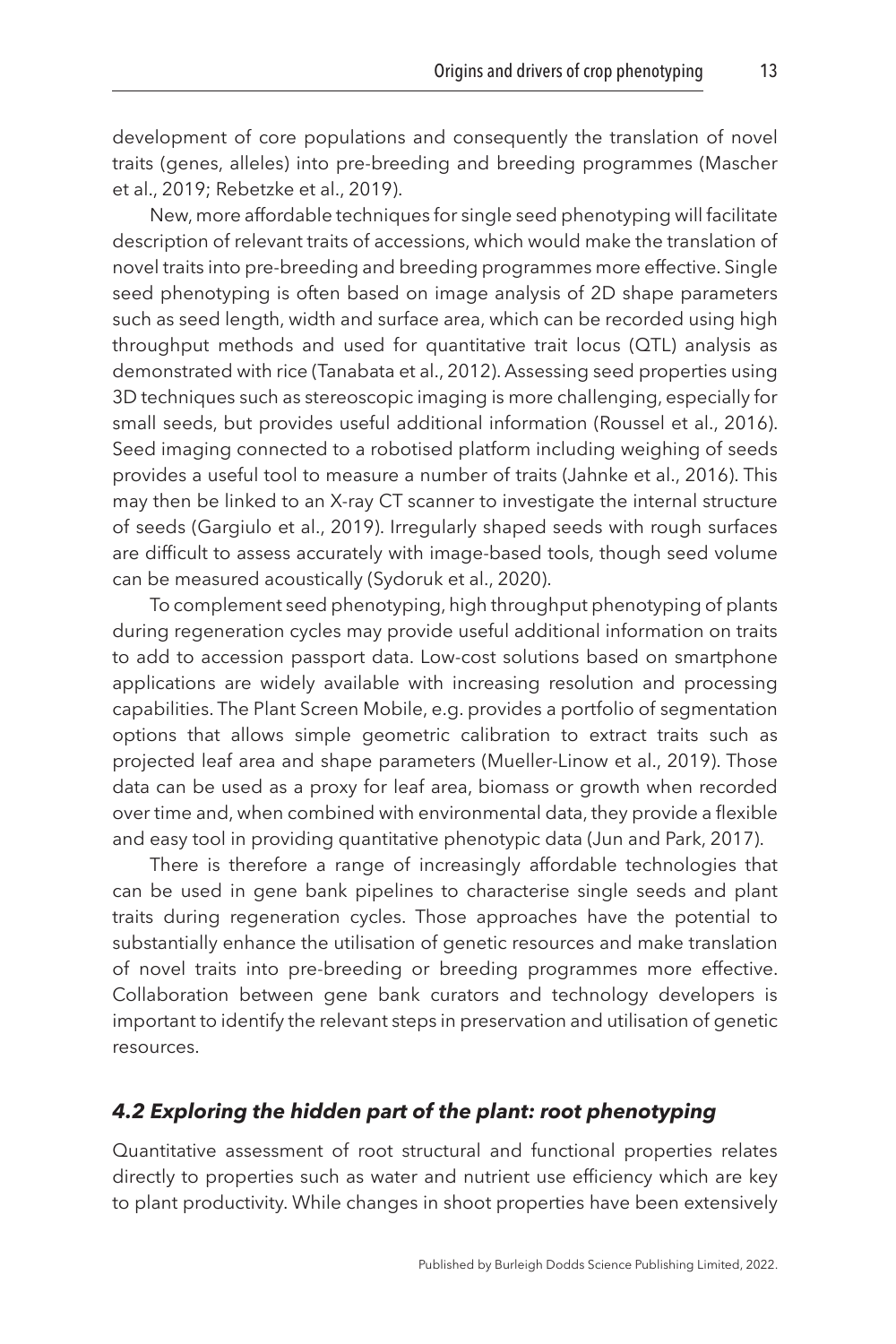studied, analysis of roots has been neglected. However, the development of new crop cultivars with improved root properties is an important strategic goal for global agriculture [\(Kuijken et al., 2015](#page-22-3)).

High throughput analysis can be achieved with seedlings grown in agarfilled Petri dishes where root system architecture and growth can be quantified with a good temporal resolution, including traits such as branching angles and frequency of lateral roots [\(Nagel et al., 2009](#page-22-4); [Nagel et al., 2020](#page-23-8)). Growth in cylinders filled with transparent gel allows measurements of 3D root properties ([Clark et al., 2011](#page-20-12)). While growth in agar-filled Petri dishes is limited to a few days, pouches using germination paper (with roots growing along the paper) allow experiments over weeks ([Gioia et al., 2017;](#page-20-13) [Le Marie et al., 2016\)](#page-22-5). Root growth in artificial systems provides an opportunity to simulate aspects of the root environment such as nutrient availability. However, it can be challenging when using the root traits from one growth system to predict those in another growth system ([Liu et al., 2017](#page-22-6)). Well-defined experimental settings to study root properties in soil are essential to allow comparison.

In controlled conditions plants can be grown in soil-filled pots [\(Shi](#page-24-9)  [et al., 2018\)](#page-24-9) rhizotrons ([Nagel et al., 2012\)](#page-23-9) or rhizotubes [\(Jeudy et al., 2016](#page-21-9)) with transparent walls that allow measurement of root traits. The root system fractions visible from the transparent parts of the pots or rhizotrons are species dependent. However, the variation of roots growing along the transparent part of the pot or rhizotron correlates well with a number of traits such as root biomass or total root length [\(Nagel et al., 2012\)](#page-23-9). These experiments require careful preparation but provide the opportunity to measure root and shoot properties simultaneously. Analysing the growth of maize under drought conditions, e.g., revealed a significant reduction in total root length as well as rooting depth and width, together with significantly reduced leaf growth parameters. Such an approach has the potential to identify key candidate traits for future breeding programmes [\(Avramova et al., 2016](#page-19-5)).

New approaches for root phenotyping have recently been developed to study 3D root structure and function *in vivo* in soil-filled pots using X-ray computed tomography (CT) or magnetic resonance imaging (MRI) [\(Metzner](#page-22-7)  [et al., 2015;](#page-22-7) [Mooney et al., 2012](#page-22-8)). Widely used in medicine and the life sciences, both methods involve 3D reconstruction of scanned objects ([Kherlopian et al.,](#page-22-9)  [2008\)](#page-22-9). These methods produce high-quality 3D images of root systems and an opportunity for deep phenotyping of root responses to a range of relevant environmental conditions. MRI can also be combined with positron emission technology (PET) where carbon transport into roots can be measured by tracing the short-lived radioactive carbon isotope (11)C [\(Jahnke et al., 2009](#page-21-10)).

Root phenotyping often starts using controlled conditions with the goal to transfer knowledge to the field ([Kuijken et al., 2015\)](#page-22-3). There are several approaches to phenotyping of roots under field conditions. Digging out the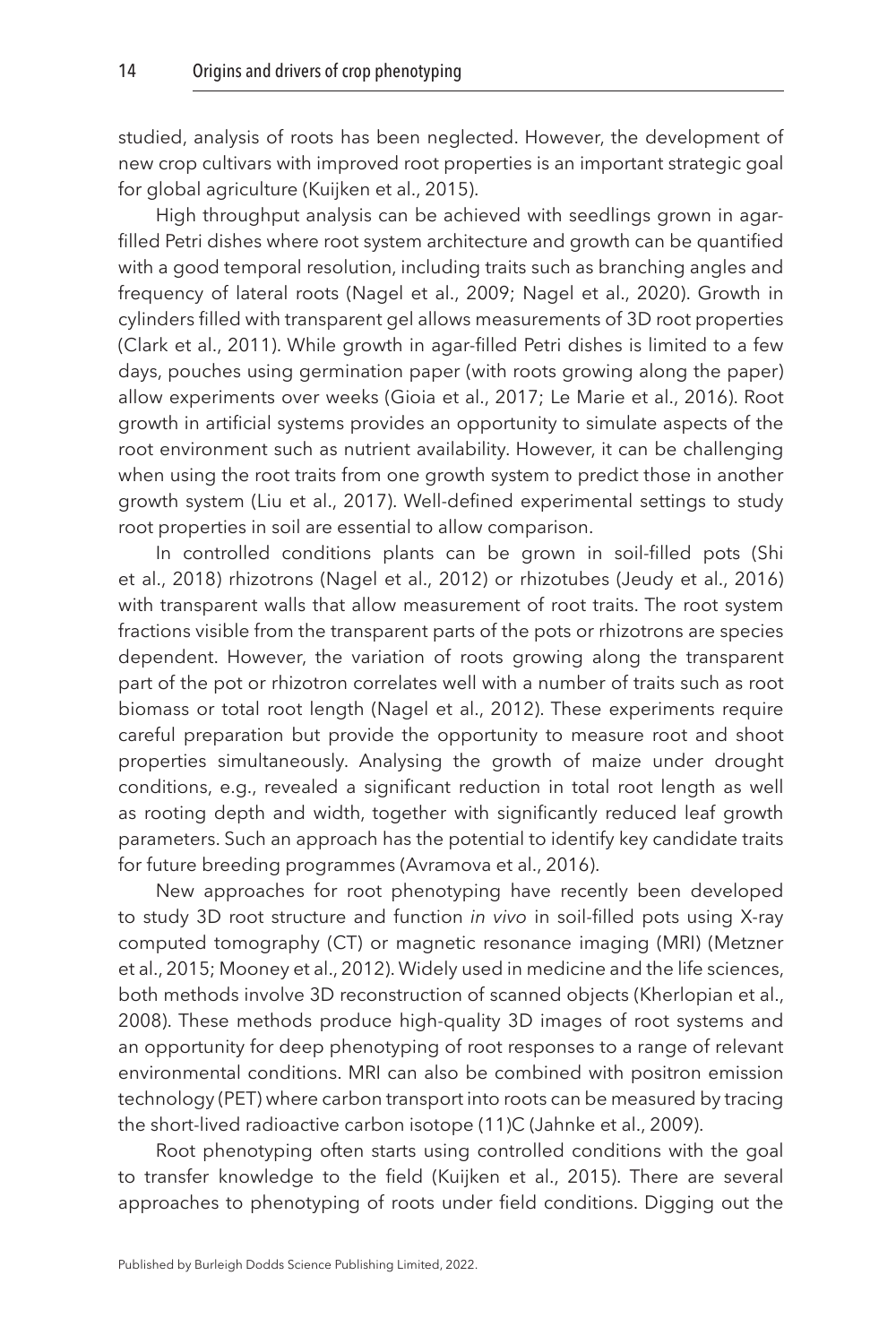roots (shovelomics) or coring are crude but effective methods and can be used to reveal biologically important variation and genome regions affecting root architecture ([Burridge et al., 2017](#page-19-6)) or identify variation in deep root traits to speed up selection of genotypes for breeding programs [\(Wasson et al., 2014](#page-24-10)). Deep rooting genotypes can also be identified using indirect methods such as a tracer or herbicide placed at a certain depth in the soil: root activity can be assessed by measuring the responses of shoots above ground ([Chen et al.,](#page-20-14) [2019\)](#page-20-14). An interesting approach is root observation through long transparent tubes that are placed diagonally in the soil at differing depths, allowing measurement of the time when roots are visible at different depths. The approach can be combined with water and nutrient stress analysis, providing direct measurements of both root growth and stress symptoms in the canopy ([Svane et al., 2019](#page-24-11)).

There is therefore a range of methods to assess root properties in a detailed and systematic way and then translate a better understanding of root properties into crop improvement. These approaches are essential for the development and validation of models on how root phenotypes interact dynamically with the environment, acquire resources and thus influence plant growth and yield ([Postma et al., 2017](#page-23-10)). The capacity for high throughput phenotyping of roots is currently rather limited. It is essential to use available data and models to identify the main gaps in knowledge that need to be addressed experimentally. Phenotyping facilities and technology that simultaneously measure roots and shoots must be developed for a better understanding of global plant productivity and translation of this understanding into applications [\(Tracy et al.,](#page-24-12)  [2020;](#page-24-12) [Watt et al., 2020\)](#page-25-0).

#### *4.3 Plants under dynamic environment: field phenotyping*

Plant performance is strongly affected by environmental conditions. Plants grown under controlled conditions can be manipulated in a well-defined way that cannot be replicated in the field. The translation of results from controlled to field conditions is challenging because of the highly dynamic environment in the field ([Poorter et al., 2016\)](#page-23-11). There are some facilities where some aspects of the environment can be controlled such as the  $CO<sub>2</sub>$  concentration in Free Air CO<sub>2</sub> Facilities (FACE, [\(Muller et al., 2018\)](#page-22-10)) or control of water and nutrient availability in rain-out shelter facilities ([Beauchêne et al., 2019](#page-19-7)). However, in most cases field phenotyping focuses on plant canopies growing in a highly dynamic environment usually over extended areas where both the environment and the traits of interest must be assessed in a quantitative way. Here we focus on summarising the current development of field and airborne platforms as well as sensor networks in experimental field sites and discuss potential requirements for future developments.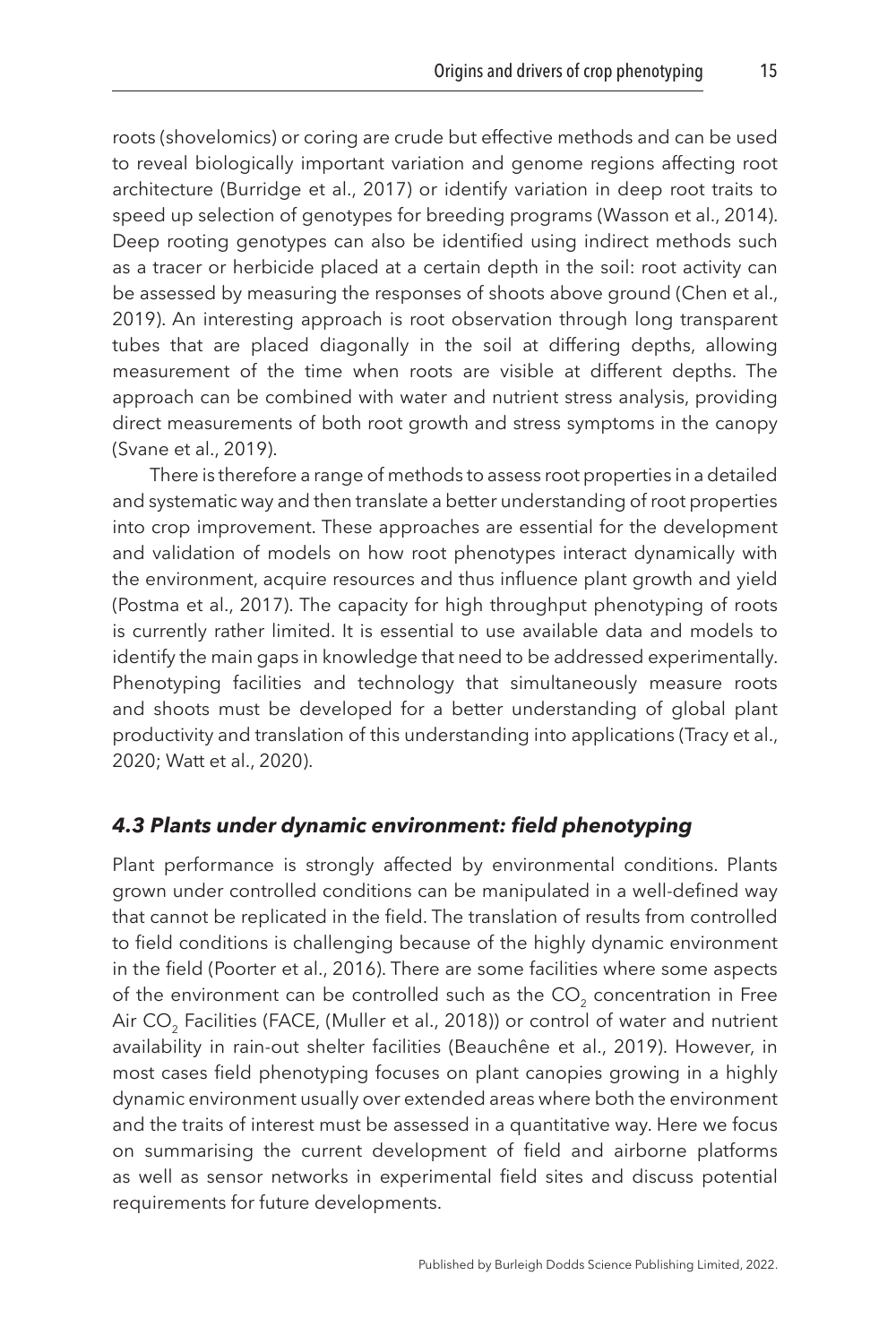Requirements for quantitative assessment of plant traits in the field can be easily described but are challenging to achieve in practice. There is a need for a dedicated ground and airborne carrier system for sensors complemented by environmental monitoring ([Araus et al., 2018;](#page-19-8) [Cendrero-Mateo et al., 2017](#page-19-9); [Jin et al., 2020\)](#page-21-11). Ground-based phenotyping systems may be categorised as phenopole-based, phenomobile and stationary systems. Phenopoles are simple fixed or mobile ʻsticks' with an attached sensor that must be fixed manually. Phenomobiles may involve automatic, human or tractor-based movement. Both systems may include an integrated GPS system to deliver high-quality data. Stationary systems include cable-suspended sensors ([Kirchgessner et al., 2017](#page-22-11)) or dedicated gantry systems [\(Virlet et al., 2017](#page-24-13)) which provide high-resolution spatial and temporal data but are often restricted to a specific field-side because the carrier system is usually not transferable. Unmanned aerial vehicles (UAVs) have recently become increasingly important in field phenotyping. This has become possible because of increasing flight times, increased payload capacity and decreasing costs. An additional factor is the development of miniaturised sensors covering a wide range of the electromagnetic spectrum, as well as using thermal imaging and hyperspectral imaging to assess a diversity of functional and structural traits in the field at high spatial and temporal resolution. This has resulted in the increasing use of this technology [\(Yang et al., 2017\)](#page-25-1).

Assessing genetic variability of crops under field conditions usually requires multiple experiments across different sites and countries, which need to take into account year-to-year and site-to-site climatic variability. This requires comparable environmental characterisation of individual experiments in addition to harmonised trait assessment over multiple years to assess the performance of genotypes in crops such as maize [\(Millet et al., 2016\)](#page-22-12) and allow prediction of yield under a wide range of environmental scenarios [\(Millet et al.,](#page-22-13)  [2019\)](#page-22-13). Further development of multi-site experimental capacity is essential and requires harmonisation of experimental procedures so that data are comparable and reusable. Further advances will come from multi-scale monitoring of plants and the environment using autonomous robotics combined with big data analysis through artificial intelligence. With the G5 technology on the horizon, it will be possible to transfer data to servers for complex analysis in real time, providing opportunities for use in precision farming.

There is currently substantial development in technology for plant phenotyping including ground and airborne systems with a wide range of sensors to analyse a diversity of traits. Further development in robotised systems will boost plant phenotyping and related disciplines such as precision farming. Assessment of genetic variability of crops requires multi-site experiments and, despite the availability of phenotyping technology and environmental sensors, there is a need to harmonise experimental procedures, data acquisition and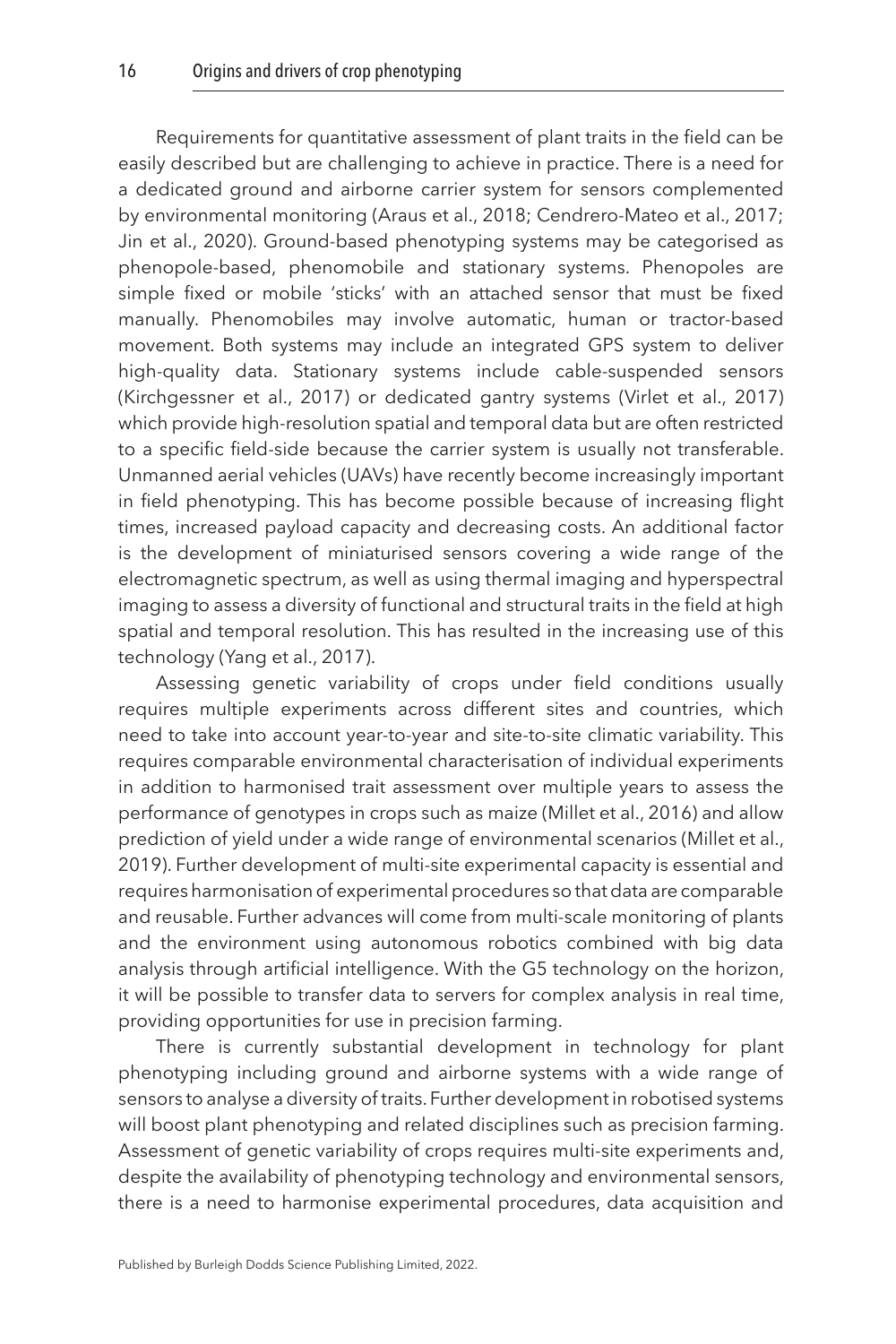management, particularly considering that experiments often need to be performed on multiple sites over multiple years.

# <span id="page-17-0"></span>**[5 Future trends](#page-1-5)**

Plant phenotyping is becoming an integral tool in the plant sciences and related disciplines, including in breeding and precision farming. Phenotyping can exploit advances in vision systems, machine learning and robotics to improve efficiencies and accuracy. There is no one-size-fits-all solution. Achieving sustainable plant productions requires three key elements:

- phenotyping and environmental observations of diverse crops and traits of interests in dedicated facilities;
- hardware and software solutions to address the diversity of required solutions; and
- multi-scale systems.

These are summarised in Fig. 5.



**Figure 5** Phenotyping, systems and technology as three integral elements required to advance sustainable plant production.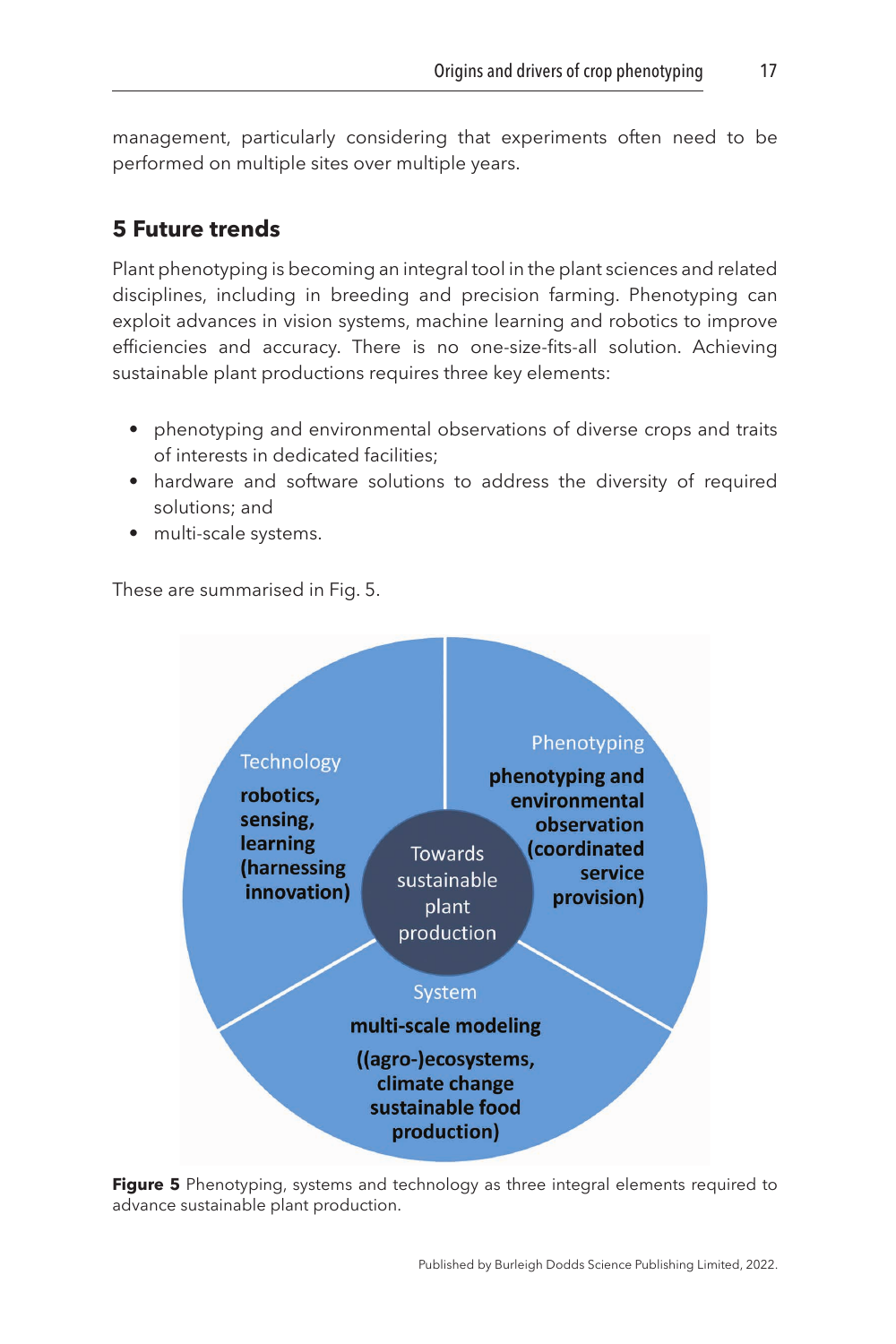Plant phenotyping is an important tool in understanding plant–environment interactions. Given the diversity of facilities, tools and methods, a coordinated approach is needed to effectively utilise these resources for sustainable plant production. This includes sharing facilities to minimise duplication of costs and resources, with investment focussed on developing new facilities which will have the most impact. The integration of robotics and data science will help to achieve higher throughput and accuracy ([Watt et al., 2020\)](#page-25-0). Coordination is essential to enable harmonisation from experimental design to data acquisition and reusability of data in models [\(Bolger et al., 2019;](#page-19-10) [Tardieu et al., 2017](#page-24-14)). Analysis of genotype–phenotype relationships in diverse environments is not feasible through experiments alone ([Houle et al., 2010\)](#page-21-1). There is therefore a need for interoperable phenotyping data for modelling to identify gaps that dedicated experiments can then fill.

# <span id="page-18-0"></span>**[6 Where to look for further information](#page-1-6)**

# *6.1 Conferences*

The IPPN organises biannual International Plant Phenotyping Symposia in different regions across the globe, usually hosted by a dedicated plant phenotyping centre in a specific region. The symposia are often linked to special issues [\(Pieruschka](#page-23-5)  [and Lawson, 2015](#page-23-5); [Pieruschka and Poorter, 2012](#page-23-0); [Pommier et al., 2020](#page-23-6); [Reynolds](#page-24-5)  [and Schurr, 2019\)](#page-24-5). There are also several regional events organised by regional networks such as the North American Plant Phenotyping Network (NAPPN, https:// nappn.plant-phenotyping.org/) or research infrastructures such as EMPHASIS (https://emphasis.plant-phenotyping.eu/).

# *6.2 Journals addressing plant phenotyping*

According to a latest bibliometric study plant phenotyping was mentioned in 174 journals ([Costa et al., 2019](#page-20-2)). The top five journals were: Frontiers in Plant Science, Journal of Experimental Botany, Plant Methods, Plant Theoretical and Applied Genetics, PLoS ONE. Specific plant phenotyping journals addressing plant phenotyping are:

- Plant Phenomics (https://spj.sciencemag.org/journals/plantphenomics/).
- The Plant Phenome Journal (https://www.wiley.com/en-us/The+Plant+Ph enome+Journal-p-9780JRNL79529).

## *6.3 Plant phenotyping initiatives*

There are several plant phenotyping networks and initiatives on a country, regional and global level as summarised in [Table 1.](#page-10-0)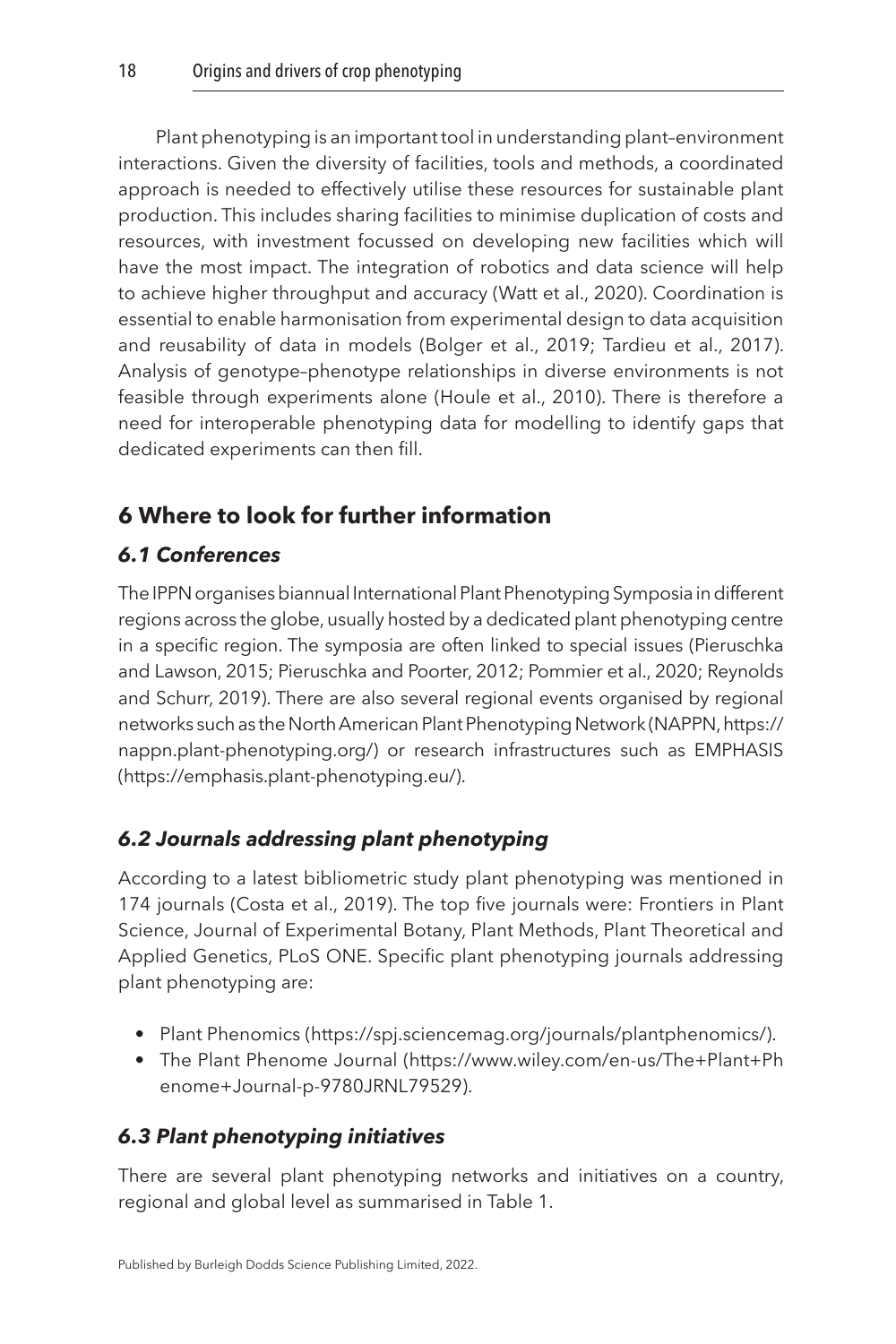# <span id="page-19-0"></span>**[7 Acknowledgements](#page-1-7)**

The authors acknowledge support from the Helmholtz Association for the Forschungszentrum Jülich. The writing of this publication was made possible by funding from the German Ministry for Education and Research (BMBF) to the German Plant Phenotyping Network (DPPN; BMBF 031A053A), by funding from the European Union to the European Plant Phenotyping Network (EPPN2020; Grant Agreement 731013), from EMPHASIS-PREP (Grant Agreement 739514), from EOSC-Life (Grant Agreement: 824087) and from RI-VIS: (Grant Agreement: 824063). Particularly, we thank all of our colleagues in the various phenotyping networks for intensive discussions in recent years, which enriched the content of this publication significantly.

# <span id="page-19-1"></span>**[8 References](#page-1-8)**

- <span id="page-19-8"></span>Araus, J. L., Kefauver, S. C., Zaman-Allah, M., Olsen, M. S. and Cairns, J. E. (2018). Translating high-throughput phenotyping into genetic gain. *Trends in Plant Science* 23(5), 451–466. doi:[10.1016/j.tplants.2018.02.001](http://dx.doi.org/10.1016/j.tplants.2018.02.001).
- <span id="page-19-5"></span>Avramova, V., Nagel, K. A., AbdElgawad, H., Bustos, D., DuPlessis, M., Fiorani, F. and Beemster, G. T. S. (2016). Screening for drought tolerance of maize hybrids by multiscale analysis of root and shoot traits at the seedling stage. *Journal of Experimental Botany* 67(8), 2453–2466. doi[:10.1093/jxb/erw055](http://dx.doi.org/10.1093/jxb/erw055).
- <span id="page-19-7"></span>Beauchêne, K., Leroy, F., Fournier, A., Huet, C., Bonnefoy, M., Lorgeou, J., de Solan, B., Piquemal, B., Thomas, S. and Cohan, J. P. (2019). Management and characterization of abiotic stress via PhénoField®, a high-throughput field phenotyping platform. *Frontiers in Plant Science* 10(904), 904. doi[:10.3389/fpls.2019.00904](http://dx.doi.org/10.3389/fpls.2019.00904).
- <span id="page-19-2"></span>Blais, F. (2004). Review of 20 years of range sensor development. *Journal of Electronic Imaging* 13(1). doi:[10.1117/1.1631921](http://dx.doi.org/10.1117/1.1631921).
- <span id="page-19-10"></span>Bolger, A. M., Poorter, H., Dumschott, K., Bolger, M. E., Arend, D., Osorio, S., Gundlach, H., Mayer, K. F. X., Lange, M., Scholz, U. and Usadel, B. (2019). Computational aspects underlying genome to phenome analysis in plants. *The Plant Journal: For Cell and Molecular Biology* 97(1), 182–198. doi[:10.1111/tpj.14179](http://dx.doi.org/10.1111/tpj.14179).
- <span id="page-19-6"></span>Burridge, J. D., Schneider, H. M., Huynh, B. L., Roberts, P. A., Bucksch, A. and Lynch, J. P. (2017). Genome-wide association mapping and agronomic impact of cowpea root architecture. *TAG. Theoretical and Applied Genetics. Theoretische und Angewandte Genetik* 130(2), 419–431. doi:[10.1007/s00122-016-2823-y](http://dx.doi.org/10.1007/s00122-016-2823-y).
- <span id="page-19-3"></span>Camargo, A. V. and Lobos, G. A. (2016). Latin America: a development pole for phenomics. *Frontiers in Plant Science* 7, 1729. doi:[10.3389/fpls.2016.01729](http://dx.doi.org/10.3389/fpls.2016.01729).
- <span id="page-19-4"></span>Carroll, A. A., Clarke, J., Fahlgren, N., Gehan, M. A., Lawrence-Dill, C. J. and Lorence, A. (2019). NAPPN: who we are, where we are going, and why you should join us! *The Plant Phenome Journal* 2(1), 1–4. doi[:10.2135/tppj2018.08.0006](http://dx.doi.org/10.2135/tppj2018.08.0006), 180006.
- <span id="page-19-9"></span>Cendrero-Mateo, M. P., Muller, O., Albrecht, H., Burkart, A., Gatzke, S., Janßen, B., Keller, B., Körber, N., Kraska, T., Matsubara, S., Li, J., Müller-Linow, M., Pieruschka, R., Pinto, F., Rischbeck, P., Schickling, A., Steier, A., Watt, M., Schurr, U. and Rascher, U. (2017). Field phenotyping: concepts and examples to quantify dynamic plant traits across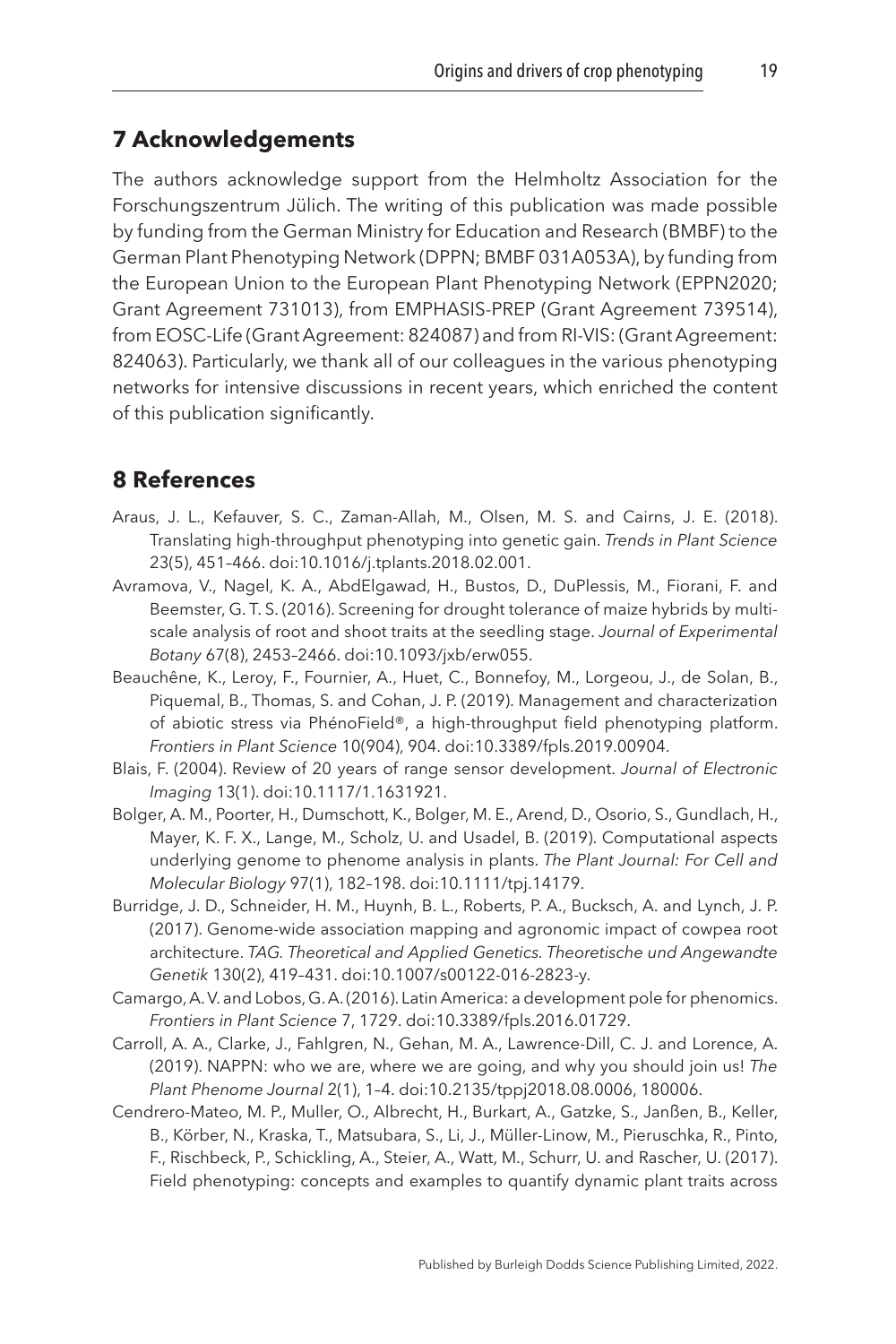scales in the field. *Terrestrial Ecosystem Research Infrastructures*, pp. 53–80. CRC Press Taylor and Francis Group.

- <span id="page-20-14"></span>Chen, S., van der Graaff, E., Ytting, N. K. and Thorup-Kristensen, K. (2019). Evaluation of deep root phenotyping techniques in tube rhizotrons. *Acta Agriculturae Scandinavica, Section B - Soil and Plant Science* 69(1), 62–74. doi:[10.1080/0906471](http://dx.doi.org/10.1080/09064710.2018.1500635) [0.2018.1500635.](http://dx.doi.org/10.1080/09064710.2018.1500635)
- <span id="page-20-6"></span>Choudhury, S. D., Samal, A. and Awada, T. (2019). Leveraging image analysis for highthroughput plant phenotyping. *Frontiers in Plant Science* 10, 508. doi[:10.3389/](http://dx.doi.org/10.3389/fpls.2019.00508) [fpls.2019.00508.](http://dx.doi.org/10.3389/fpls.2019.00508)
- <span id="page-20-12"></span>Clark, R. T., MacCurdy, R. B., Jung, J. K., Shaff, J. E., McCouch, S. R., Aneshansley, D. J. and Kochian, L. V. (2011). Three-dimensional root phenotyping with a novel imaging and software platform. *Plant Physiology* 156(2), 455–465. doi:[10.1104/](http://dx.doi.org/10.1104/pp.110.169102) [pp.110.169102.](http://dx.doi.org/10.1104/pp.110.169102)
- <span id="page-20-1"></span>Collard, B. C. Y. and Mackill, D. J. (2008). Marker-assisted selection: an approach for precision plant breeding in the twenty-first century. *Philosophical Transactions of the Royal Society of London. Series B, Biological Sciences* 363(1491), 557–572. doi[:10.1098/rstb.2007.2170](http://dx.doi.org/10.1098/rstb.2007.2170).
- <span id="page-20-2"></span>Costa, C., Schurr, U., Loreto, F., Menesatti, P. and Carpentier, S. (2019). Plant phenotyping research trends, a science mapping approach. *Frontiers in Plant Science* 9, 1933. doi[:10.3389/fpls.2018.01933](http://dx.doi.org/10.3389/fpls.2018.01933).
- <span id="page-20-7"></span>EC (2016). European charter for access to research infrastructures: principles and guidelines for access and related services. Available at: [https://ec.europa.eu/rese](http://dx.doi.org/https://ec.europa.eu/research/infrastructures/pdf/2016_charterforaccessto-ris.pdf) [arch/infrastructures/pdf/2016\\_charterforaccessto-ris.pdf.](http://dx.doi.org/https://ec.europa.eu/research/infrastructures/pdf/2016_charterforaccessto-ris.pdf)
- <span id="page-20-9"></span>ESFRI (2016). Strategy report on research infrastructures. Available at: [https://www.esfri](http://dx.doi.org/https://www.esfri.eu/sites/default/files/20160308_ROADMAP_single_page_LIGHT.pdf) [.eu/sites/default/files/20160308\\_ROADMAP\\_single\\_page\\_LIGHT.pdf](http://dx.doi.org/https://www.esfri.eu/sites/default/files/20160308_ROADMAP_single_page_LIGHT.pdf).
- <span id="page-20-8"></span>ESFRI (2017). Long-term sustainability of research infrastructures. Available at: [https://ww](http://dx.doi.org/https://www.esfri.eu/sites/default/files/ESFRI_SCRIPTA_SINGLE_PAGE_19102017_0.pdf) [w.esfri.eu/sites/default/files/ESFRI\\_SCRIPTA\\_SINGLE\\_PAGE\\_19102017\\_0.pdf](http://dx.doi.org/https://www.esfri.eu/sites/default/files/ESFRI_SCRIPTA_SINGLE_PAGE_19102017_0.pdf).
- <span id="page-20-10"></span>FAO (2010). The second report on the state of the world's plant genetic resources for food and agriculture. Available at: [http://www.fao.org/3/i1500e/i1500e00.htm](http://dx.doi.org/http://www.fao.org/3/i1500e/i1500e00.htm).
- <span id="page-20-0"></span>FAO (2017). The future of food and agriculture – trends and challenges. Retrieved from Rome. Available at: [http://www.fao.org/3/a-i6583e.pdf.](http://dx.doi.org/http://www.fao.org/3/a-i6583e.pdf)
- <span id="page-20-4"></span>Fiorani, F., Rascher, U., Jahnke, S. and Schurr, U. (2012). Imaging plants dynamics in heterogenic environments. *Current Opinion in Biotechnology* 23(2), 227–235. doi[:10.1016/j.copbio.2011.12.010](http://dx.doi.org/10.1016/j.copbio.2011.12.010).
- <span id="page-20-5"></span>Fiorani, F. and Schurr, U. (2013). Future scenarios for plant phenotyping. *Annual Review of Plant Biology* 64(1), 267–291. doi[:10.1146/annurev-arplant-050312-120137](http://dx.doi.org/10.1146/annurev-arplant-050312-120137).
- <span id="page-20-11"></span>Gargiulo, L., Grimberg, Å, Repo-Carrasco-Valencia, R., Carlsson, A. S. and Mele, G. (2019). Morpho-densitometric traits for quinoa (Chenopodium quinoa Willd.) seed phenotyping by two X-ray micro-CT scanning approaches. *Journal of Cereal Science* 90. doi[:10.1016/j.jcs.2019.102829](http://dx.doi.org/10.1016/j.jcs.2019.102829).
- <span id="page-20-3"></span>Genty, B. and Meyer, S. (1995). Quantitative mapping of leaf photosynthesis using chlorophyll fluorescence imaging. *Functional Plant Biology* 22(2), 277–284. doi[:10.1071/PP9950277.](http://dx.doi.org/10.1071/PP9950277)
- <span id="page-20-13"></span>Gioia, T., Galinski, A., Lenz, H., Muller, C., Lentz, J., Heinz, K., Briese, C., Putz, A., Fiorani, F., Watt, M., Schurr, U. and Nagel, K. A. (2017). GrowScreen-PaGe, a non-invasive, high-throughput phenotyping system based on germination paper to quantify crop phenotypic diversity and plasticity of root traits under varying nutrient supply. *Functional Plant Biology: FPB* 44(1), 76–93. doi:[10.1071/FP16128.](http://dx.doi.org/10.1071/FP16128)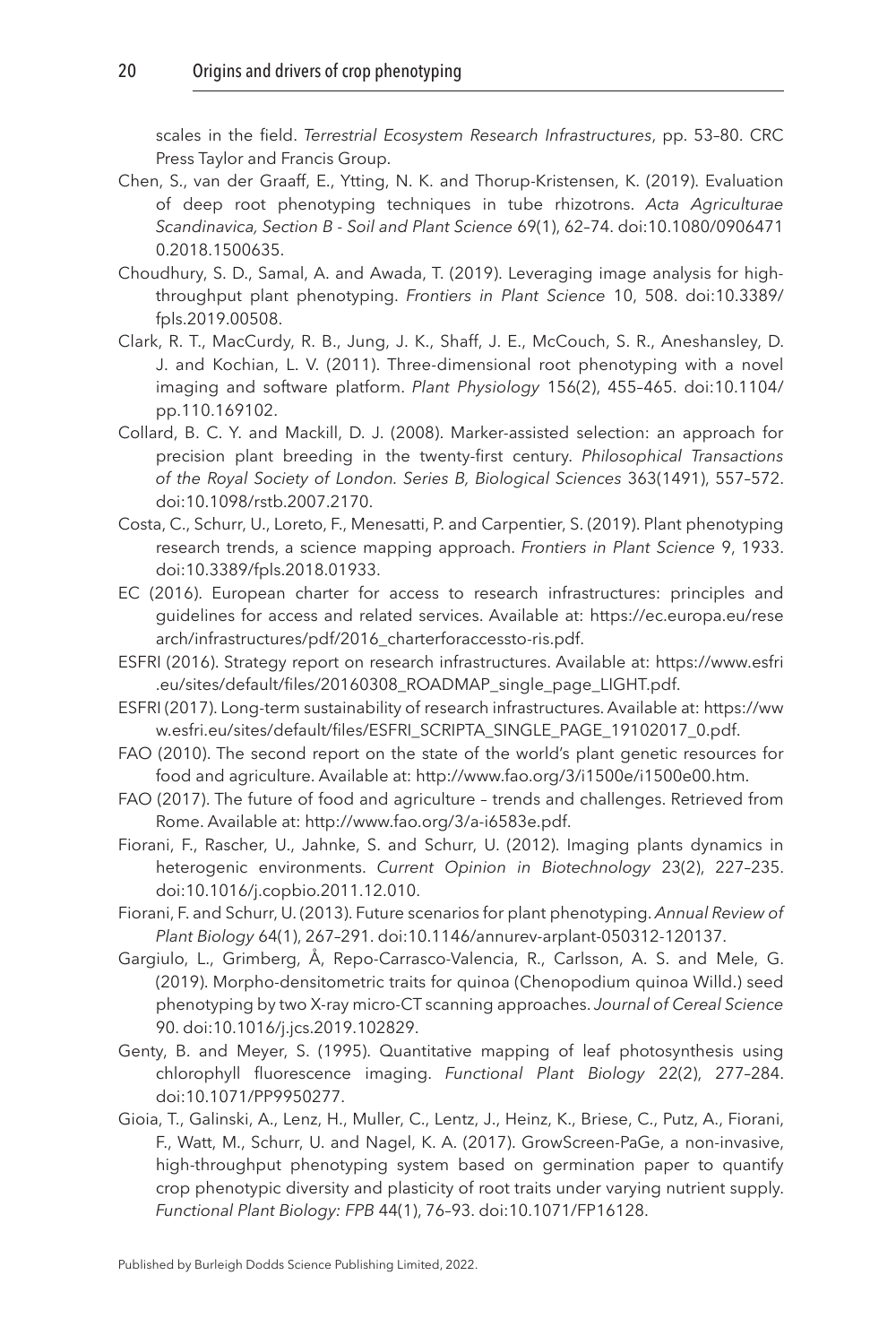- <span id="page-21-4"></span>Granier, C., Aguirrezabal, L., Chenu, K., Cookson, S. J., Dauzat, M., Hamard, P., Thioux, J. J., Rolland, G., Bouchier-Combaud, S., Lebaudy, A., Muller, B., Simonneau, T. and Tardieu, F. (2006). PHENOPSIS, an automated platform for reproducible phenotyping of plant responses to soil water deficit in Arabidopsis thaliana permitted the identification of an accession with low sensitivity to soil water deficit. *New Phytologist* 169(3), 623–635. doi:[10.1111/j.1469-8137.2005](http://dx.doi.org/10.1111/j.1469-8137.2005
.01609.x) [.01609.x](http://dx.doi.org/10.1111/j.1469-8137.2005
.01609.x).
- <span id="page-21-1"></span>Houle, D., Govindaraju, D. R. and Omholt, S. (2010). Phenomics: the next challenge. *Nature Reviews. Genetics* 11(12), 855–866. doi:[10.1038/nrg2897](http://dx.doi.org/10.1038/nrg2897).
- <span id="page-21-10"></span>Jahnke, S., Menzel, M. I., van Dusschoten, D., Roeb, G. W., Bühler, J., Minwuyelet, S., Blümler, P., Temperton, V. M., Hombach, T., Streun, M., Beer, S., Khodaverdi, M., Ziemons, K., Coenen, H. H. and Schurr, U. (2009). Combined MRI-PET dissects dynamic changes in plant structures and functions. *Plant Journal: For Cell and Molecular Biology* 59(4), 634–644. doi[:10.1111/j.1365-313X.2009.03888.x](http://dx.doi.org/10.1111/j.1365-313X.2009.03888.x).
- <span id="page-21-7"></span>Jahnke, S., Roussel, J., Hombach, T., Kochs, J., Fischbach, A., Huber, G. and Scharr, H. (2016). phenoSeeder—a robot system for automated handling and phenotyping of individual seeds. *Plant Physiology* 172(3), 1358–1370. doi:[10.1104/pp.16](http://dx.doi.org/10.1104/pp.16
.01122) [.01122](http://dx.doi.org/10.1104/pp.16
.01122).
- <span id="page-21-5"></span>Jansen, M., Gilmer, F., Biskup, B., Nagel, K. A., Rascher, U., Fischbach, A., Briem, S., Dreissen, G., Tittmann, S., Braun, S., De Jaeger, I., Metzlaff, M., Schurr, U., Scharr, H. and Walter, A. (2009). Simultaneous phenotyping of leaf growth and chlorophyll fluorescence via GROWSCREEN fluoro allows detection of stress tolerance in Arabidopsis thaliana and other rosette plants. *Functional Plant Biology: FPB* 36(11), 902–914. doi[:10.1071/FP09095](http://dx.doi.org/10.1071/FP09095).
- <span id="page-21-9"></span>Jeudy, C., Adrian, M., Baussard, C., Bernard, C., Bernaud, E., Bourion, V., Busset, H., Cabrera-Bosquet, L., Cointault, F., Han, S., Lamboeuf, M., Moreau, D., Pivato, B., Prudent, M., Trouvelot, S., Truong, H. N., Vernoud, V., Voisin, A. S., Wipf, D. and Salon, C. (2016). RhizoTubes as a new tool for high throughput imaging of plant root development and architecture: test, comparison with pot grown plants and validation. *Plant Methods* 12, 31. doi:[10.1186/s13007-016-0131-9](http://dx.doi.org/10.1186/s13007-016-0131-9).
- <span id="page-21-11"></span>Jin, X., Zarco-Tejada, P. J., Schmidhalter, U., Reynolds, M. P., Hawkesford, M. J., Varshney, R. K., Yang, T., Nie, C., Li, Z., Ming, B., Xiao, Y., Xie, Y. and Li, S. (2020). High-throughput estimation of crop traits: a review of ground and aerial phenotyping platforms. *IEEE Geoscience and Remote Sensing Magazine* 9(1), 200–231. doi[:10.1109/](http://dx.doi.org/10.1109/MGRS.2020.2998816) [MGRS.2020.2998816.](http://dx.doi.org/10.1109/MGRS.2020.2998816)
- <span id="page-21-2"></span>Johannsen, W. (1903). *Ueber Erblichkeit in Populationen und in reinen Linien*. Jena: Gustav Fischer.
- <span id="page-21-3"></span>Johannsen, W. (1911). The genotype conception of heredity. *The American Naturalist* 45(531), 129–159.
- <span id="page-21-6"></span>Jump, A. S., Marchant, R. and Penuelas, J. (2009). Environmental change and the option value of genetic diversity. *Trends in Plant Science* 14(1), 51–58. doi[:10.1016/j.](http://dx.doi.org/10.1016/j.tplants.2008.10.002) [tplants.2008.10.002.](http://dx.doi.org/10.1016/j.tplants.2008.10.002)
- <span id="page-21-8"></span>Jun, K. O. and Park, T. S. (2017). Applications of smartphone cameras in agriculture, environment, and food: a review. *Journal of Biosystems Engineering* 42(4), 330–338. doi[:10.5307/jbe.2017.42.4.330.](http://dx.doi.org/10.5307/jbe.2017.42.4.330)
- <span id="page-21-0"></span>Kersey, P. J. (2019). Plant genome sequences: past, present, future. *Current Opinion in Plant Biology* 48, 1–8. doi[:10.1016/j.pbi.2018.11.001](http://dx.doi.org/10.1016/j.pbi.2018.11.001).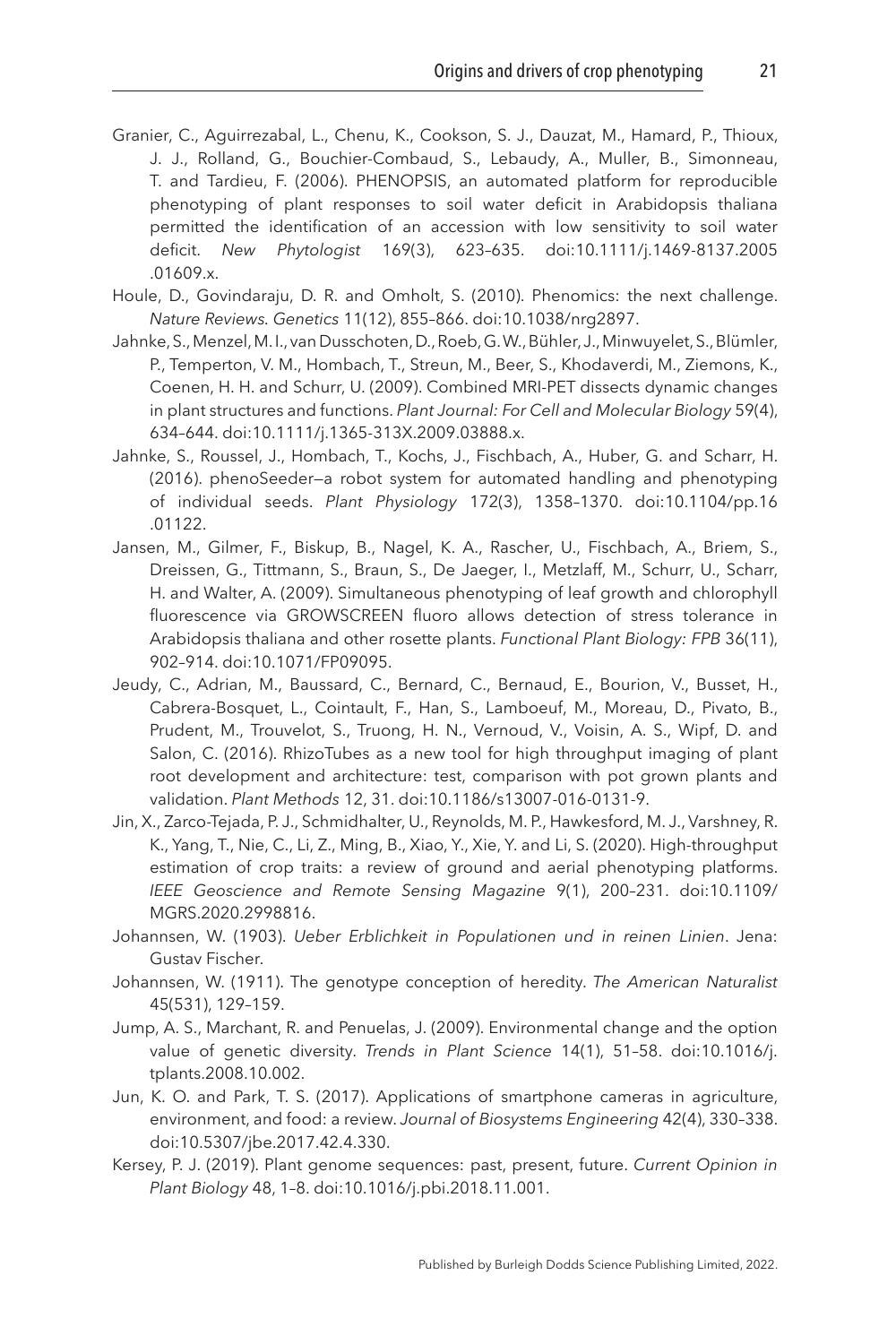- <span id="page-22-9"></span>Kherlopian, A. R., Song, T., Duan, Q., Neimark, M. A., Po, M. J., Gohagan, J. K. and Laine, A. F. (2008). A review of imaging techniques for systems biology. *BMC Systems Biology* 2, 74–74. doi[:10.1186/1752-0509-2-74.](http://dx.doi.org/10.1186/1752-0509-2-74)
- <span id="page-22-11"></span>Kirchgessner, N., Liebisch, F., Yu, K., Pfeifer, J., Friedli, M., Hund, A. and Walter, A. (2017). The ETH field phenotyping platform FIP: a cable-suspended multi-sensor system. *Functional Plant Biology : FPB* 44(1), 154–168. doi:[10.1071/FP16165](http://dx.doi.org/10.1071/FP16165).
- <span id="page-22-3"></span>Kuijken, R. C. P., van Eeuwijk, F. A., Marcelis, L. F. M. and Bouwmeester, H. J. (2015). Root phenotyping: from component trait in the lab to breeding. *Journal of Experimental Botany* 66(18), 5389–5401. doi:[10.1093/jxb/erv239.](http://dx.doi.org/10.1093/jxb/erv239)
- <span id="page-22-5"></span>Le Marie, C., Kirchgessner, N., Flutsch, P., Pfeifer, J., Walter, A. and Hund, A. (2016). RADIX: rhizoslide platform allowing high throughput digital image analysis of root system expansion. *Plant Methods* 12(1), 40. doi[:10.1186/s13007-016-0140-8.](http://dx.doi.org/10.1186/s13007-016-0140-8)
- <span id="page-22-6"></span>Liu, Z. G., Gao, K., Shan, S., Gu, R. C., Wang, Z. K., Craft, E. J., Mi, G., Yuan, L. and Chen, F. J. (2017). Comparative analysis of root traits and the associated QTLs for maize seedlings grown in paper roll, hydroponics and vermiculite culture system. *Frontiers in Plant Science* 8, 436. doi[:10.3389/fpls.2017.00436](http://dx.doi.org/10.3389/fpls.2017.00436).
- <span id="page-22-2"></span>Mascher, M., Schreiber, M., Scholz, U., Graner, A., Reif, J. C. and Stein, N. (2019). GeneBank genomics bridges the gap between the conservation of crop diversity and plant breeding. *Nature Genetics* 51(7), 1076–1081. doi:[10.1038/s41588-019-0443-6](http://dx.doi.org/10.1038/s41588-019-0443-6).
- <span id="page-22-7"></span>Metzner, R., Eggert, A., van Dusschoten, D., Pflugfelder, D., Gerth, S., Schurr, U., Uhlmann, N. and Jahnke, S. (2015). Direct comparison of MRI and X-ray CT technologies for 3D imaging of root systems in soil: potential and challenges for root trait quantification. *Plant Methods* 11(1), 17. doi:[10.1186/s13007-015-0060-z](http://dx.doi.org/10.1186/s13007-015-0060-z).
- <span id="page-22-13"></span>Millet, E. J., Kruijer, W., Coupel-Ledru, A., Prado, S. A., Cabrera-Bosquet, L., Lacube, S., Charcosset, A., Welcker, C., van Eeuwijk, F. and Tardieu, F. (2019). Genomic prediction of maize yield across European environmental conditions. *Nature Genetics* 51(6), 952–956+. doi[:10.1038/s41588-019-0414-y.](http://dx.doi.org/10.1038/s41588-019-0414-y)
- <span id="page-22-12"></span>Millet, E. J., Welcker, C., Kruijer, W., Negro, S., Coupel-Ledru, A., Nicolas, S. D., Laborde, J., Bauland, C., Praud, S., Ranc, N., Presterl, T., Tuberosa, R., Bedo, Z., Draye, X., Usadel, B., Charcosset, A., Van Eeuwijk, F. and Tardieu, F. (2016). Genome-wide analysis of yield in Europe: allelic effects vary with drought and heat scenarios. *Plant Physiology* 172(2), 749–764. doi[:10.1104/pp.16.00621.](http://dx.doi.org/10.1104/pp.16.00621)
- <span id="page-22-1"></span>Minervini, M., Scharr, H. and Tsaftaris, S. A. (2015). Image analysis: the new bottleneck in plant phenotyping [Applications Corner]. *IEEE Signal Processing Magazine* 32(4), 126–131. doi[:10.1109/MSP.2015.2405111](http://dx.doi.org/10.1109/MSP.2015.2405111).
- <span id="page-22-8"></span>Mooney, S. J., Pridmore, T. P., Helliwell, J. and Bennett, M. J. (2012). Developing X-ray computed tomography to non-invasively image 3-D root systems architecture in soil. *Plant and Soil* 352(1–2), 1–22. doi:[10.1007/s11104-011-1039-9](http://dx.doi.org/10.1007/s11104-011-1039-9).
- <span id="page-22-0"></span>Mueller-Linow, M., Wilhelm, J., Briese, C., Wojciechowski, T., Schurr, U. and Fiorani, F. (2019). Plant screen mobile: an open-source mobile device app for plant trait analysis. *Plant Methods* 15, 2. doi:[10.1186/s13007-019-0386-z](http://dx.doi.org/10.1186/s13007-019-0386-z).
- <span id="page-22-10"></span>Muller, O., Keller, B., Zimmermann, L., Jedmowski, C., Kleist, E., Pingle, V., Rascher, U. (2018). Field phenotyping and an example of proximal sensing of photosynthesis Under elevated CO2. IGARSS, 2018–2018 IEEE International Geoscience and Remote Sensing Symposium, 8252–8254.
- <span id="page-22-4"></span>Nagel, K. A., Kastenholz, B., Jahnke, S., Van Dusschoten, D., Aach, T., Muehlich, M., Truhn, D., Scharr, H., Terjung, S., Walter, A. and Schurr, U. (2009). Temperature responses of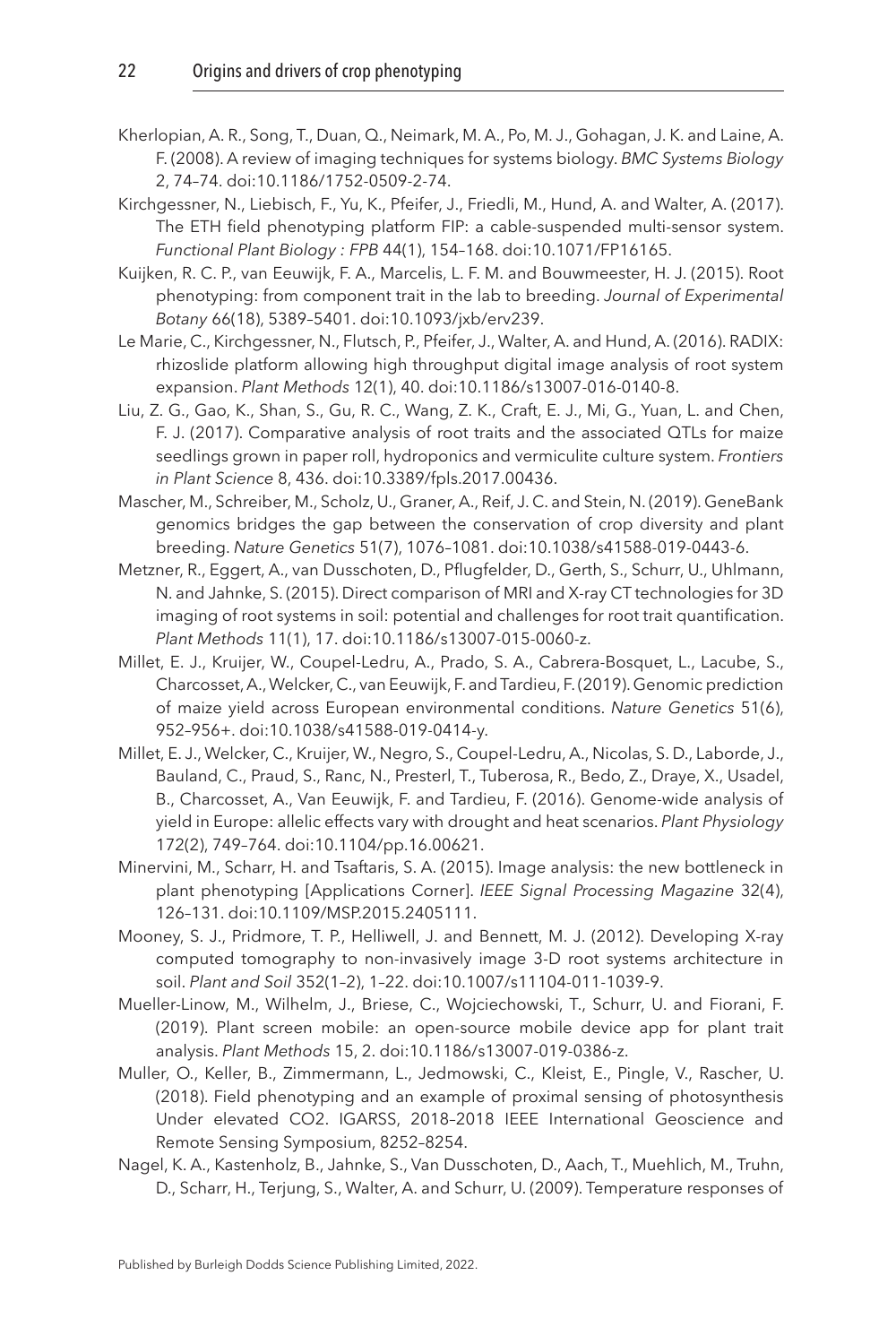roots: impact on growth, root system architecture and implications for phenotyping. *Functional Plant Biology : FPB* 36(11), 947–959. doi:[10.1071/FP09184.](http://dx.doi.org/10.1071/FP09184)

- <span id="page-23-8"></span>Nagel, K. A., Lenz, H., Kastenholz, B., Gilmer, F., Averesch, A., Putz, A., Heinz, K., Fischbach, A., Scharr, H., Fiorani, F., Walter, A. and Schurr, U. (2020). The platformGrowScreen-Agarenables identification of phenotypic diversity in root and shoot growth traits of agar grown plants. *Plant Methods* 16(1), 89. doi[:10.1186/s13007-020-00631-3](http://dx.doi.org/10.1186/s13007-020-00631-3).
- <span id="page-23-9"></span>Nagel, K. A., Putz, A., Gilmer, F., Heinz, K., Fischbach, A., Pfeifer, J., Faget, M., Blossfeld, S., Ernst, M., Dimaki, C., Kastenholz, B., Kleinert, A. K., Galinski, A., Scharr, H., Fiorani, F. and Schurr, U. (2012). GROWSCREEN-Rhizo is a novel phenotyping robot enabling simultaneous measurements of root and shoot growth for plants grown in soil-filled rhizotrons. *Functional Plant Biology: FPB* 39(11), 891–904. doi:[10.1071/FP12023](http://dx.doi.org/10.1071/FP12023).
- <span id="page-23-1"></span>Noleppa, S. (2016). The economic, social and environmental value of plant breeding in the European Union. An *ex post* evaluation and *ex ante* assessment. Available at: [http://www.plantetp.org/system/files/publications/files/hffa\\_research\\_paper\\_plant](http://dx.doi.org/http://www.plantetp.org/system/files/publications/files/hffa_research_paper_plant_breeding_eu.pdf) [\\_breeding\\_eu.pdf.](http://dx.doi.org/http://www.plantetp.org/system/files/publications/files/hffa_research_paper_plant_breeding_eu.pdf)
- <span id="page-23-2"></span>Paulus, S. (2019). Measuring crops in 3D: using geometry for plant phenotyping. *Plant Methods* 15(1), 103. doi:[10.1186/s13007-019-0490-0](http://dx.doi.org/10.1186/s13007-019-0490-0).
- <span id="page-23-5"></span>Pieruschka, R. and Lawson, T. (2015). Preface. Phenotyping in plants: preface. *Journal of Experimental Botany* 66(18), 5385–5387. doi[:10.1093/jxb/erv395](http://dx.doi.org/10.1093/jxb/erv395).
- <span id="page-23-0"></span>Pieruschka, R. and Poorter, H. (2012). Phenotyping plants: genes, phenes and machines. *Functional Plant Biology: FPB* 39(11), 813–820. doi:[10.1071/FPv39n11\\_IN](http://dx.doi.org/10.1071/FPv39n11_IN).
- <span id="page-23-6"></span>Pommier, C., Garnett, T., Lawrence-Dill, C. J., Pridmore, T., Watt, M., Pieruschka, R. and Ghamkhar, K. (2020). Editorial: phenotyping; from plant, to data, to impact and highlights of the international plant phenotyping symposium – IPPS 2018. *Frontiers in Plant Science* 11, 618342. doi[:10.3389/fpls.2020.618342](http://dx.doi.org/10.3389/fpls.2020.618342).
- <span id="page-23-11"></span>Poorter, H., Fiorani, F., Pieruschka, R., Wojciechowski, T., van der Putten, W. H., Kleyer, M., Schurr, U. and Postma, J. (2016). Pampered inside, pestered outside? Differences and similarities between plants growing in controlled conditions and in the field. *New Phytologist* 212(4), 838–855. doi[:10.1111/nph.14243.](http://dx.doi.org/10.1111/nph.14243)
- <span id="page-23-10"></span>Postma, J. A., Kuppe, C., Owen, M. R., Mellor, N., Griffiths, M., Bennett, M. J., Lynch, J. P. and Watt, M. (2017). OPENSIMROOT: widening the scope and application of root architectural models. *New Phytologist* 215(3), 1274–1286. doi[:10.1111/nph.14641.](http://dx.doi.org/10.1111/nph.14641)
- <span id="page-23-4"></span>Pound, M. P., Atkinson, J. A., Townsend, A. J., Wilson, M. H., Griffiths, M., Jackson, A. S., Bulat, A., Tzimiropoulos, G., Wells, D. M., Murchie, E. H., Pridmore, T. P. and French, A. P. (2017). Deep machine learning provides state-of-the-art performance in imagebased plant phenotyping. *GigaScience* 6(10), 1–10. doi[:10.1093/gigascience/](http://dx.doi.org/10.1093/gigascience/gix083) [gix083.](http://dx.doi.org/10.1093/gigascience/gix083)
- <span id="page-23-7"></span>Rebetzke, G. J., Jimenez-Berni, J., Fischer, R. A., Deery, D. M. and Smith, D. J. (2019). Review: high-throughput phenotyping to enhance the use of crop genetic resources. *Plant Science: An International Journal of Experimental Plant Biology* 282, 40–48. doi[:10.1016/j.plantsci.2018.06.017](http://dx.doi.org/10.1016/j.plantsci.2018.06.017).
- <span id="page-23-3"></span>Reynolds, D., Baret, F., Welckere, C., Bostrom, A., Ball, J., Cellini, F., Lorence, A., Chawade, A., Khafif, M., Noshita, K., Mueller-Linow, M., Zhou, J. and Tardieu, F. (2019). What is cost-efficient phenotyping? Optimizing costs for different scenarios. *Plant Science: An International Journal of Experimental Plant Biology* 282, 14–22. doi[:10.1016/j.](http://dx.doi.org/10.1016/j.plantsci.2018.06.015) [plantsci.2018.06.015](http://dx.doi.org/10.1016/j.plantsci.2018.06.015).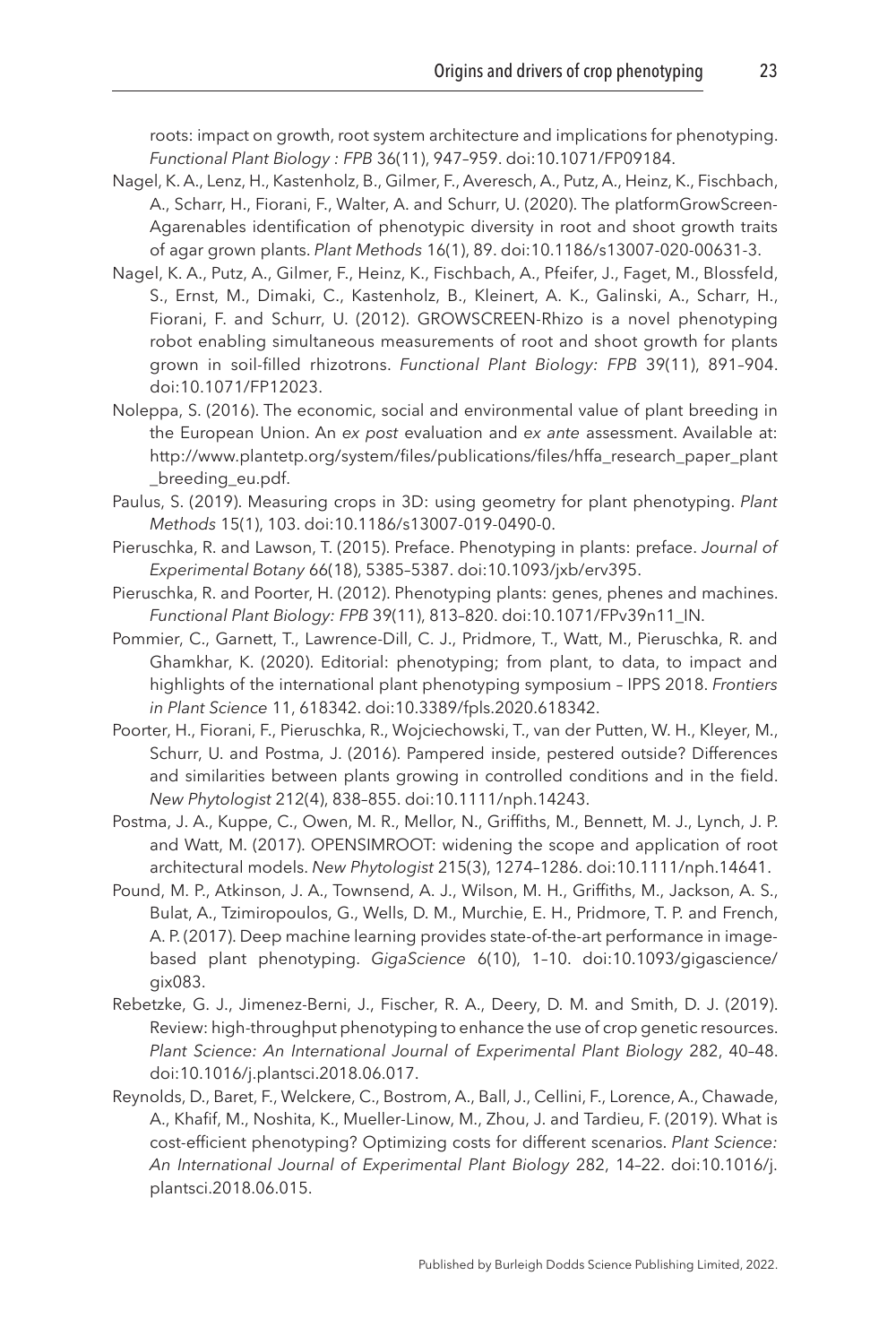- <span id="page-24-5"></span>Reynolds, M. and Schurr, U. (2019). The 4th international plant phenotyping symposium. *Plant Science: An International Journal of Experimental Plant Biology* 4th International Plant Phenotyping Symposium 282, 1. doi:[10.1016/j.plantsci.2019.01.025.](http://dx.doi.org/10.1016/j.plantsci.2019.01.025)
- <span id="page-24-7"></span>Roussel, J., Geiger, F., Fischbach, A., Jahnke, S. and Scharr, H. (2016). 3D surface reconstruction of plant seeds by volume carving: performance and accuracies. *Frontiers in Plant Science* 7, 745. doi:[10.3389/fpls.2016.00745.](http://dx.doi.org/10.3389/fpls.2016.00745)
- <span id="page-24-1"></span>Schmundt, D., Stitt, M., Jähne, B. and Schurr, U. (1998). Quantitative analysis of the local rates of growth of dicot leaves at a high temporal and spatial resolution, using image sequence analysis. *The Plant Journal* 16(4), 505–514. doi[:10.1046/j.1365-313x.1998.00314.x](http://dx.doi.org/10.1046/j.1365-313x.1998.00314.x).
- <span id="page-24-9"></span>Shi, R. L., Junker, A., Seiler, C. and Altmann, T. (2018). Phenotyping roots in darkness: disturbance-free root imaging with near infrared illumination. *Functional Plant Biology: FPB* 45(4), 400–411. doi[:10.1071/FP17262.](http://dx.doi.org/10.1071/FP17262)
- <span id="page-24-3"></span>Singh, A. K., Ganapathysubramanian, B., Sarkar, S. and Singh, A. (2018). Deep learning for plant stress phenotyping: trends and future perspectives. *Trends in Plant Science* 23(10), 883–898. doi[:10.1016/j.tplants.2018.07.004.](http://dx.doi.org/10.1016/j.tplants.2018.07.004)
- <span id="page-24-11"></span>Svane, S. F., Jensen, C. S. and Thorup-Kristensen, K. (2019). Construction of a large-scale semi-field facility to study genotypic differences in deep root growth and resources acquisition. *Plant Methods* 15(1), 26. doi[:10.1186/s13007-019-0409-9.](http://dx.doi.org/10.1186/s13007-019-0409-9)
- <span id="page-24-8"></span>Sydoruk, V. A., Kochs, J., van Dusschoten, D., Huber, G. and Jahnke, S. (2020). Precise volumetric measurements of any shaped objects with a novel acoustic volumeter. *Sensors* 20(3). doi[:10.3390/s20030760.](http://dx.doi.org/10.3390/s20030760)
- <span id="page-24-6"></span>Tanabata, T., Shibaya, T., Hori, K., Ebana, K. and Yano, M. (2012). SmartGrain: highthroughput phenotyping software for measuring seed shape through image analysis. *Plant Physiology* 160(4), 1871–1880. doi:[10.1104/pp.112.205120.](http://dx.doi.org/10.1104/pp.112.205120)
- <span id="page-24-14"></span>Tardieu, F., Cabrera-Bosquet, L., Pridmore, T. and Bennett, M. (2017). Plant phenomics, From sensors to knowledge. *Current Biology: CB* 27(15), R770–R783. doi:[10.1016/j.](http://dx.doi.org/10.1016/j.cub.2017.05.055) [cub.2017.05.055.](http://dx.doi.org/10.1016/j.cub.2017.05.055)
- <span id="page-24-12"></span>Tracy, S. R., Nagel, K. A., Postma, J. A., Fassbender, H., Wasson, A. and Watt, M. (2020). Crop improvement from phenotyping roots: highlights reveal expanding opportunities. *Trends in Plant Science* 25(1), 105–118. doi:[10.1016/j.tplants.2019.10.015](http://dx.doi.org/10.1016/j.tplants.2019.10.015).
- <span id="page-24-4"></span>Ubbens, J. R. and Stavness, I. (2017). Deep plant phenomics: a deep learning platform for complex plant phenotyping tasks. *Frontiers in Plant Science* 8(1190), 1190. doi[:10.3389/fpls.2017.01190](http://dx.doi.org/10.3389/fpls.2017.01190).
- <span id="page-24-0"></span>Vergauwen, D. and De Smet, I. (2017). From early farmers to Norman Borlaug—the making of modern wheat. *Current Biology: CB* 27(17), R858–R862. doi:[10.1016/j.](http://dx.doi.org/10.1016/j.cub.2017.06.061) [cub.2017.06.061.](http://dx.doi.org/10.1016/j.cub.2017.06.061)
- <span id="page-24-13"></span>Virlet, N., Sabermanesh, K., Sadeghi-Tehran, P. and Hawkesford, M. J. (2017). Field Scanalyzer: an automated robotic field phenotyping platform for detailed crop monitoring. *Functional Plant Biology: FPB* 44(1), 143–153. doi[:10.1071/FP16163.](http://dx.doi.org/10.1071/FP16163)
- <span id="page-24-2"></span>Walter, A., Spies, H., Terjung, S., Küsters, R., Kirchgeßner, N. and Schurr, U. (2002). Spatio-temporal dynamics of expansion growth in roots: automatic quantification of diurnal course and temperature response by digital image sequence processing. *Journal of Experimental Botany* 53(369), 689–698. doi:[10.1093/jexbot/53.369.689.](http://dx.doi.org/10.1093/jexbot/53.369.689)
- <span id="page-24-10"></span>Wasson, A. P., Rebetzke, G. J., Kirkegaard, J. A., Christopher, J., Richards, R. A. and Watt, M. (2014). Soil coring at multiple field environments can directly quantify variation in deep root traits to select wheat genotypes for breeding. *Journal of Experimental Botany* 65(21), 6231–6249. doi:[10.1093/jxb/eru250](http://dx.doi.org/10.1093/jxb/eru250).